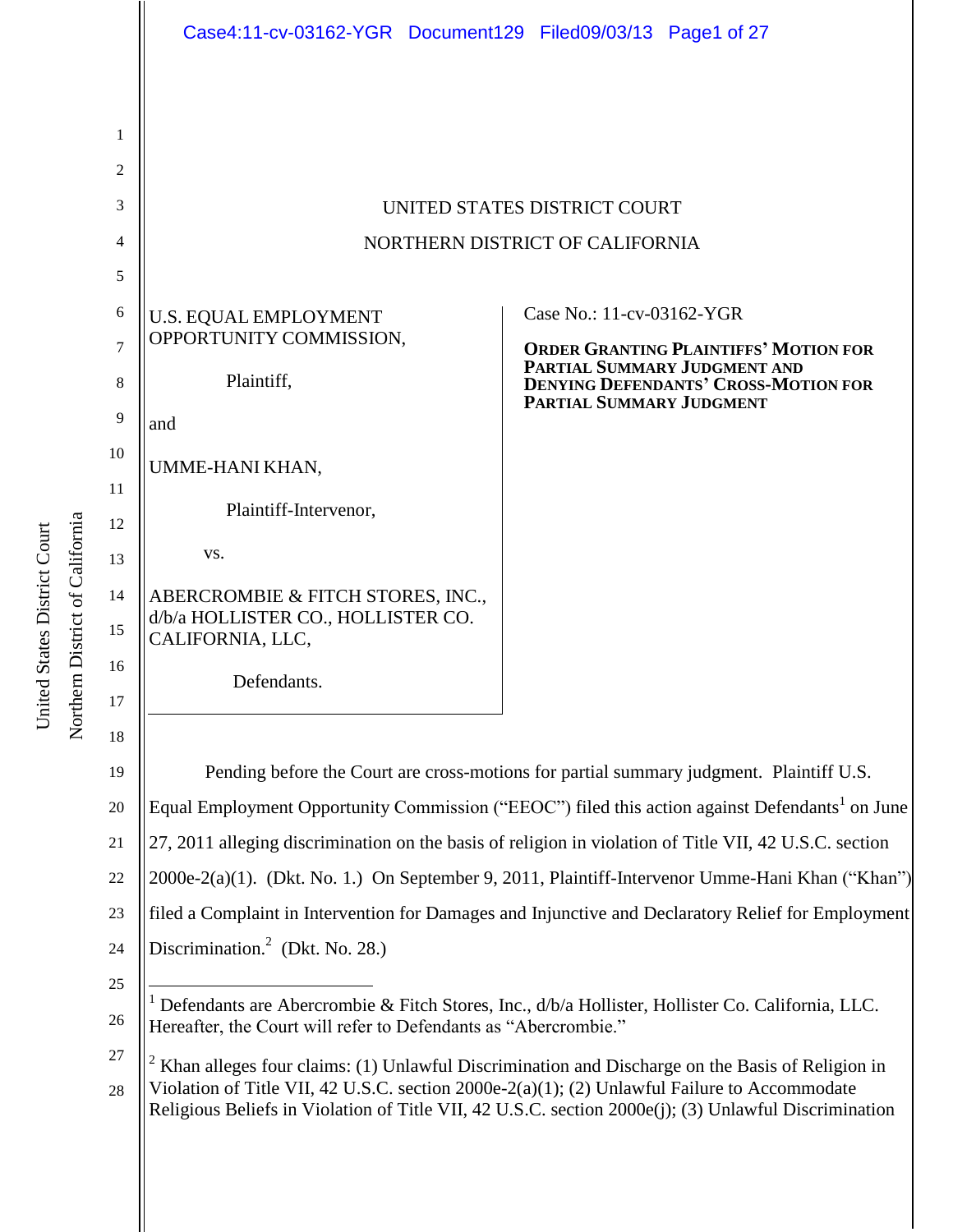2 3 4 5 6 7 8 9 The EEOC and Khan (collectively, "Plaintiffs") have jointly filed a Motion for Partial Summary Judgment ("Motion"), seeking judgment in their favor as to (i) liability on the claims regarding religious accommodation and (ii) Abercrombie's sixth, eighth, and tenth affirmative defenses based on failure to exhaust administrative remedies, undue hardship, and infringement upon Abercrombie's right to commercial free speech, respectively. (Dkt. No. 97.) Abercrombie opposes Plaintiffs' Motion, and filed a Cross-Motion for Partial Summary Judgment ("Cross-Motion") seeking (i) dismissal of the EEOC's claims on the grounds the EEOC failed to conciliate in good faith and (ii) summary judgment on Plaintiffs' claims for injunctive relief and punitive damages. (Dkt. No. 103.) On June 18, 2013, the Court held oral argument on the pending motions. (Dkt. No. 117.)<sup>3</sup>

10 12 13 Having carefully considered the papers submitted and the pleadings in this action, the arguments of counsel, and for the reasons set forth below, the Court hereby **GRANTS** Plaintiffs' Motion for Partial Summary Judgment and **DENIES** Defendants' Cross-Motion for Partial Summary Judgment.

#### 14

15

16

17

21

11

1

# **I. FACTUAL AND PROCEDURAL BACKGROUND**

# **A. Abercrombie and the Look Policy**

Defendant Abercrombie & Fitch, Inc. operates retail stores across the country under the brand names Abercrombie & Fitch, Hollister Co., abercrombie kids and Gilly Hicks. (UMF No. 2.)<sup>4</sup>

18 Employees who work in both the stock room and on the sales floor to restock merchandise are titled

19 "Impact" or Part-Time Impact ("PTI") employees (sometimes referred to as associates). (UMF No. 4;

20 Declaration of Marcia Mitchell in Support of Plaintiffs EEOC's and Khan's Motion for Partial

22 23  $\overline{a}$ and Discharge on the Basis of Religion in Violation of the California Fair Employment and Housing Act ("FEHA"), Cal. Gov't Code section 12940; and (4) Unlawful Failure to Accommodate Religious Beliefs in Violation of FEHA, Cal. Gov't Code section 12940.

24 25 26  $3$  The parties attempted to provide the Court with supplemental authority and/or additional evidence and argument after the hearing on the motions. The Court struck those documents from the record. (Dkt. No. 119.)

27 <sup>4</sup> "UMF" refers to the Parties' Joint Statement of Undisputed Material Facts. (Dkt. No. 102.) Unless otherwise noted, the references to the material facts include the underlying evidence referenced in

28 support of the fact. Although the parties did not number the UMFs, the Court will refer to the facts in numerical order.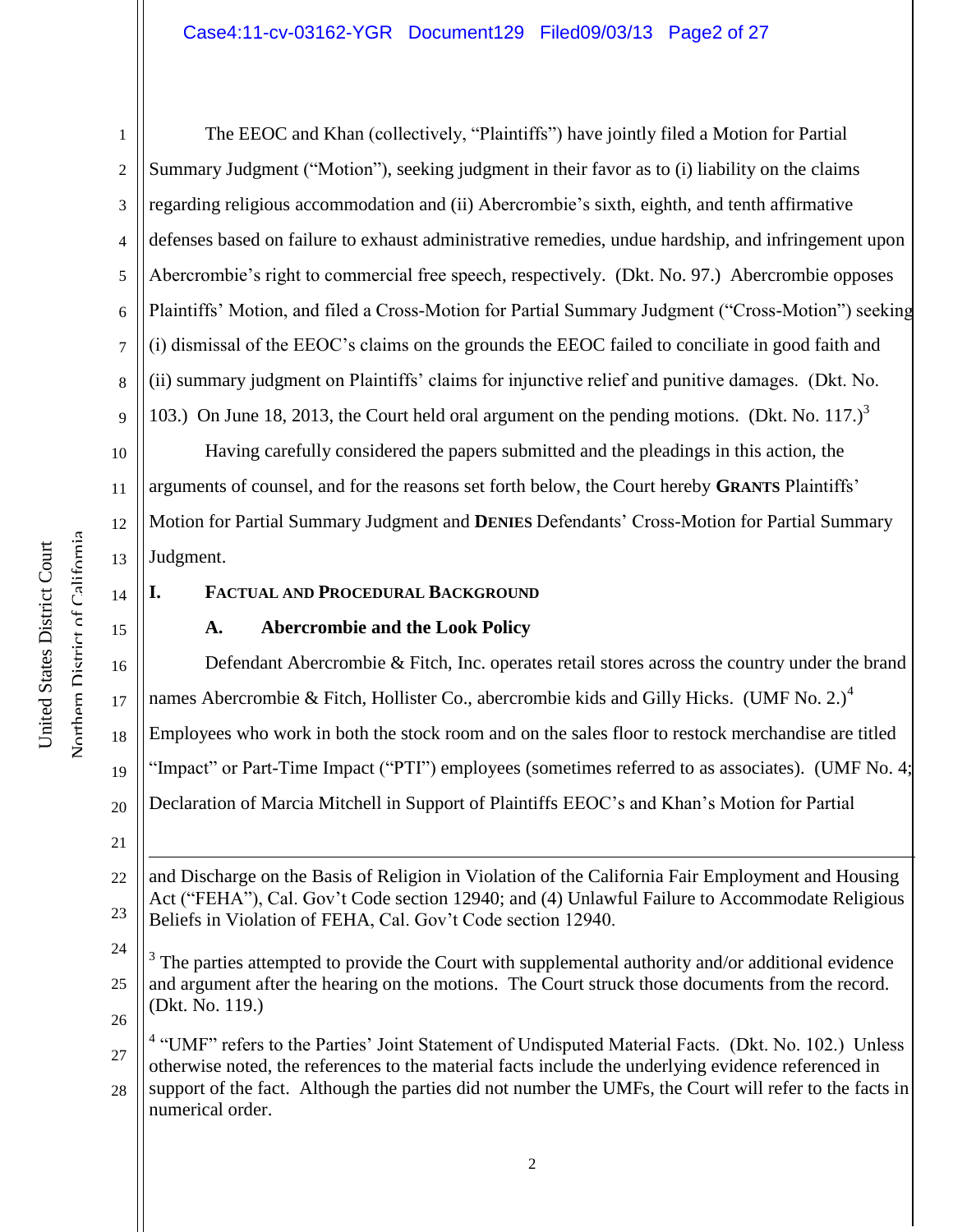1 2 3 4 Summary Judgment ["Mitchell Motion Decl." (Dkt. No. 98)], Ex. 11 [Videotaped Deposition of Amy Yoakum ("Yoakum Dep.")] 59:9–24<sup>5</sup>.) Abercrombie also employs "Models" who work on the sales floor. (UMF No. 3; Mitchell Motion Decl., Ex. 7 [Deposition of Chad W. Moorefield ("Moorefield Dep."]  $50:8-51:14^6$ .)

5 6 7 8 9 10 11 12 Abercrombie maintains a "Look Policy" which was effective at all times relevant to this case. (UMF No. 5.) The Look Policy is a grooming policy that gives employees guidelines regarding their appearance and the clothing they are expected to wear while at work. (Mitchell Motion Decl., Ex. 4 [Deposition of Deon Riley, Ph.D. ("Riley 3/14/12 Dep.")] 135:16–25.) The Look Policy requires employees to wear clothes similar to those sold in Abercrombie stores, though they are not required to wear Abercrombie clothing.  $(Id. 202:4-8.)^7$  In 2010, the Look Policy prohibited employees from wearing headwear. (Mitchell Motion Decl., Ex. 6; Yoakum Dep. 255:19–25; Clark Decl., Ex. E. [30(b)(6) Deposition of Christopher Fugarino ("Fugarino Dep.")] at Ex. 26 at 29–30.)

13 14 15 16 17 18 In addition to the Look Policy, Abercrombie's marketing strategy seeks to create an "in-store experience" for customers that conveys the principal elements and personality of each Abercrombie brand. (Mitchell Motion Decl., Ex. 2 [Abercrombie & Fitch Co., Annual Report (Form 10-K) (January 30, 2010)] at 2.) The in-store experience is the "primary vehicle for communicating the spirit of each brand." (*Id.*) "[S]ales associates . . . reinforce the aspirational lifestyles represented by the brands" and "are a central element in creating the atmosphere of the stores." (*Id.*) Abercrombie

20

 $\overline{a}$ 

19

28

<sup>21</sup> 22 23 24 <sup>5</sup> Additional excerpts of the Yoakum Dep. were attached to the Declaration of Daniel J. Clark in Support of Defendants' Opposition to Plaintiffs' Partial Motion for Summary Judgment and Cross-Motion for Partial Summary Judgment ["Clark Decl." (Dkt. No. 104)], Ex. F and the Declaration of Marcia Mitchell in Support of Plaintiffs' Reply to Defendants' Combined Opposition to Plaintiffs' Motion for Partial Summary Judgment and Cross-Motion for Partial Summary Judgment ["Mitchell Reply Decl." (Dkt. No. 108)], Ex. 21.

<sup>25</sup>  $6$  Additional excerpts of the Moorefield Dep. were attached to the Mitchell Reply Decl., Ex. 26.

<sup>26</sup> 27  $<sup>7</sup>$  The Look Policy also requires employees to wear specific types of shoes (flip flops, Converse)</sup> sneakers, or Vans sneakers), prohibits facial hair and clothing with obvious logos from non-Abercrombie stores, and restricts the type of jewelry may be worn. (Riley 3/14/12 Dep. 136:1– 137:9,140:17–141:3, 204:2–11.)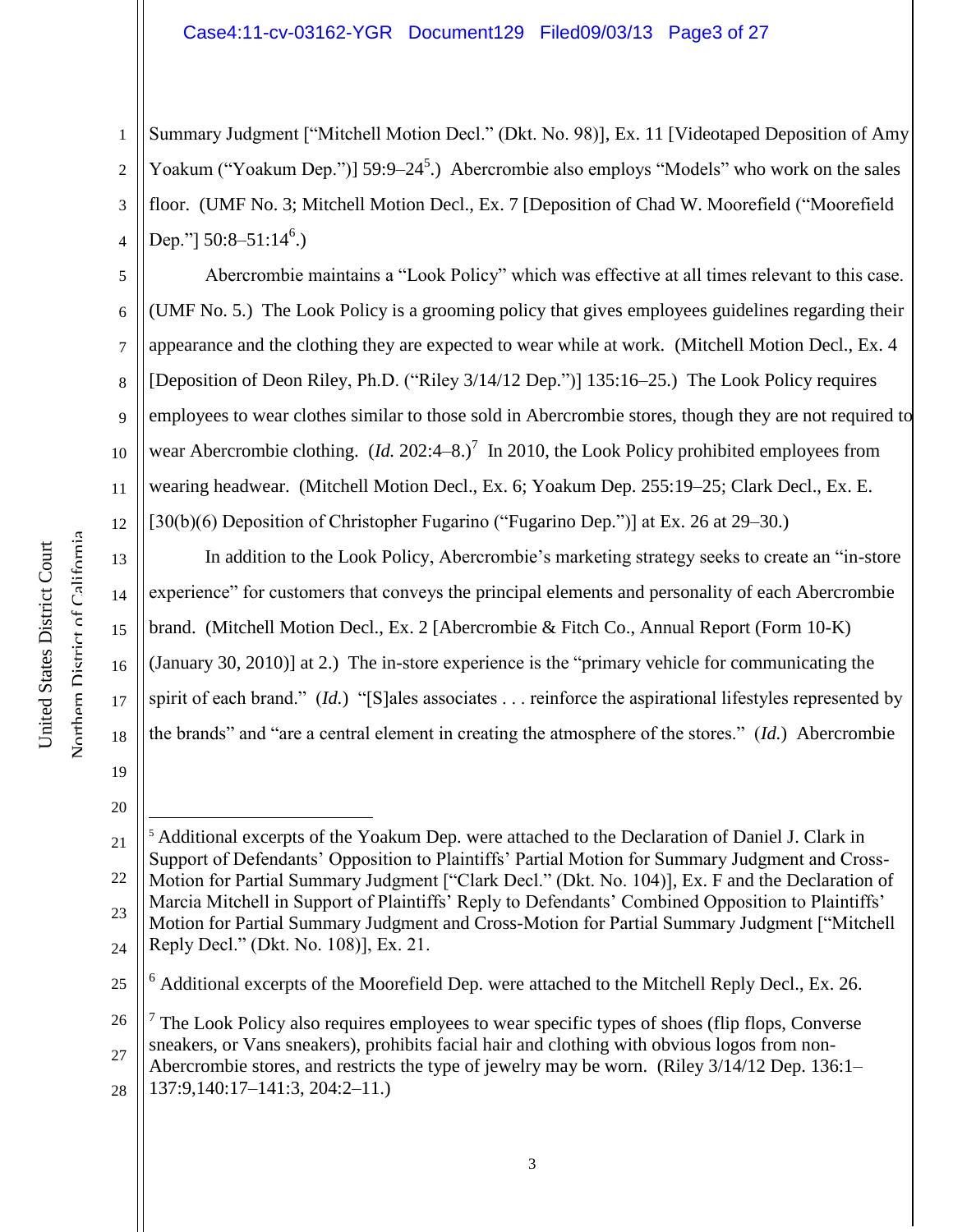1 2 considers the in-store experience to be its main form of marketing, although it also engages customers through social media and mobile commerce. (*Id.* at 3.)

3 4 5 6 7 All store employees, including Impact and PTI employees, are required to comply with the Look Policy. (UMF No. 6.) Applicants for employment are informed of the Look Policy during the interview process. (UMF No. 7.) New employees sign an acknowledgement of the Look Policy when they are hired, and the Look Policy also appears in the Abercrombie employee handbook. (UMF No. 8.)

8

9

10

11

12

13

14

15

16

17

19

21

## **B. Khan's Employment with Abercrombie**

Plaintiff Umme-Hani Khan is Muslim. (UMF No. 1.) Khan believes that Islam dictates that she wear clothes that she considers modest. (Mitchell Motion Decl., Ex. 1 [Videotaped Deposition of Umme-Hani Khan ("Khan Dep.")]  $23:7-15.$ <sup>8</sup> She further believes that Islam requires her to wear a head scarf, also known as a hijab, when in public or in the presence of men who are not immediate family members. (*Id.* 17:13–16, 22:7–14, 46:16–48:3.) At the time of her hire, Khan had fully adopted the practice of wearing a hijab in public or when in the presence of males outside of her immediate family. (*Id.* 50:18–24.) She wore a headscarf when she was interviewed for her position, and knew that Abercrombie did not sell headscarves. (UMF Nos. 10 & 11.) When hired, Khan acknowledged the Look Policy and agreed to abide by it. (Khan Dep. 79:15–80:10, 89:8–11.)

18 20 22 23 24 25 26 In October 2009, Khan began work as a PTI employee at a Hollister store in the Hillsdale Shopping Center in San Mateo. (UMF No. 9.) As a PTI employee, she was responsible for ensuring that merchandise was prepared for the sales floor, which included folding clothes received in shipments, placing those items on the floor, and replacing those items as clothes are sold. (Yoakum Dep. 59:9–24; Khan Dep. 76:6–13 (also ensured shipments were complete); Moorefield Dep. 34:16– 23 (impact associate's job is "to process shipment and fill the sales floor").) Khan's duties were performed primarily in the stockroom. (Khan Dep. 77:5–8; Yoakum Dep. 60:5–9.) While the unpacking and folding of items would take place in stockrooms, Khan would restock clothes on the floor anywhere from one to four times per shift. (Khan Dep. 77:9–20.)

- 27
- 28

 $\overline{a}$ 

<sup>&</sup>lt;sup>8</sup> Additional excerpts of the Khan Dep. were attached to the Clark Decl., Ex. J.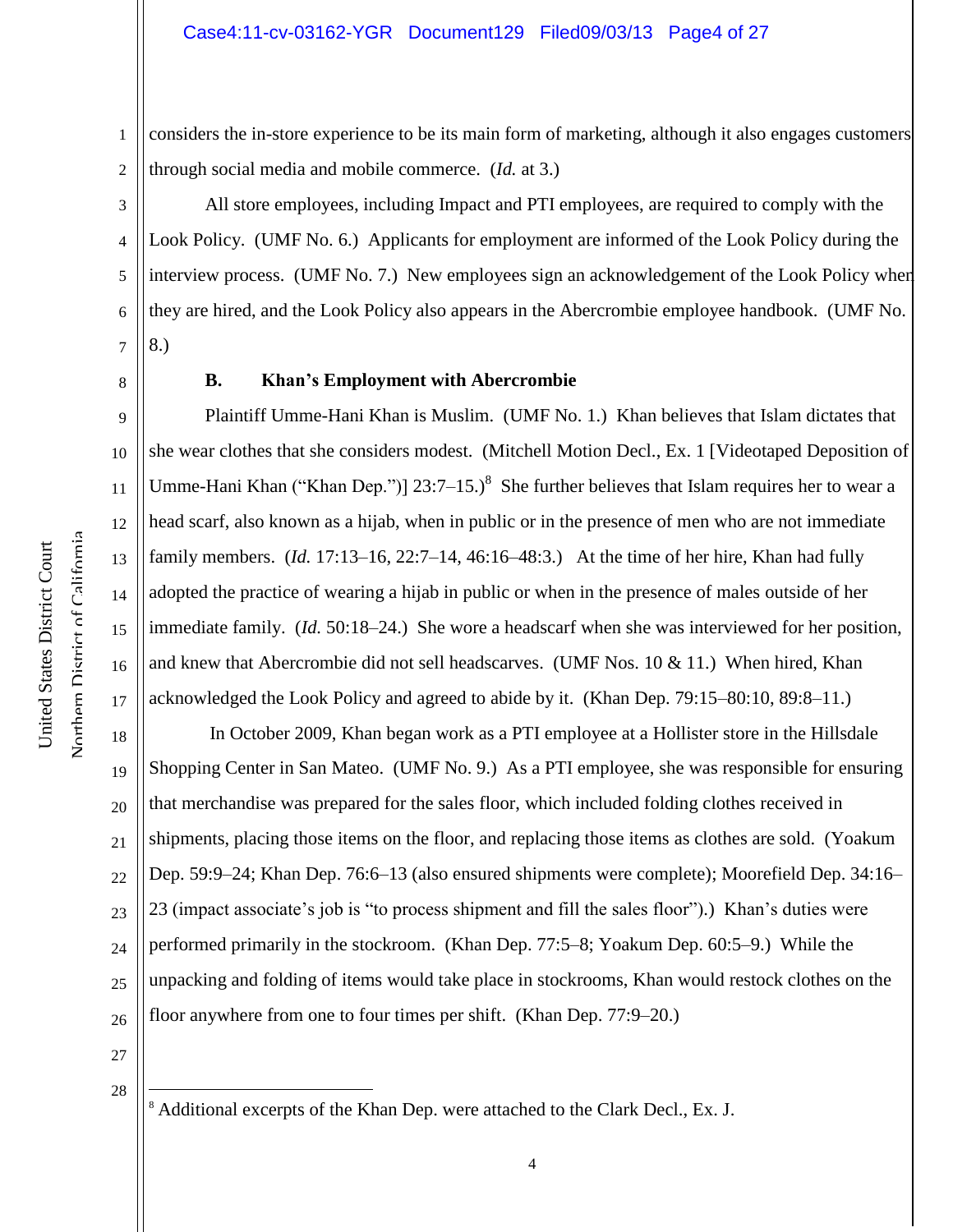#### Case4:11-cv-03162-YGR Document129 Filed09/03/13 Page5 of 27

7

8

9

10

11

12

13

14

15

16

17

1 2 3 4 5 6 Khan wore her headscarf at work from October 2009 until her termination in February 2010. She regularly wore long-sleeved shirts and jeans purchased at Hollister along with a pair of flip-flops to work. (Plaintiff-Intervenor Umme-Hani Khan's Declaration in Support of Plaintiffs' Motion for Partial Summary Judgment [Dkt. No. 99] [4.] Local supervisors permitted Khan to wear her headscarf so long as it matched company colors. (Khan Dep. 69:5–23.) During that time, the store managers never informed her she was not complying with the Look Policy. (*Id.* 84:16-21.)

On or around February 10, 2010, during a regularly scheduled store visit to the Hillsdale store, District Manager Adam Chmielewski noticed that Khan was not in compliance with the Look Policy. (UMF No. 12.) When he saw Khan on that occasion, he did not know that she had been employed by Abercrombie for several months. (UMF No. 13.) Chmielewski contacted Amy Yoakum, Senior Manager of Human Resources, for guidance on how to address the situation. (UMF No. 14.) On February 15, 2010, Yoakum discussed the situation with Chmielewski and Khan over the phone. (UMF No. 15.) During that phone conversation, Yoakum told Khan that her headscarf was in violation of the company's Look Policy and asked her if she could take it off. (UMF No. 16.) Khan told Yoakum that she could not take the headscarf off because it was part of her religion. (UMF No. 17.) Yoakum informed Khan that Abercrombie would suspend her shifts but continue to pay her while they investigated. (Yoakum Dep. 63:5–15.)

18 19 20 21 22 23 24 25 Khan returned to the store on February 22, 2010 for a second phone conversation with Yoakum and Chmielewski. (UMF No. 18.) Prior to the phone call, Abercrombie prepared Khan's final paycard (equivalent to a paycheck). (Yoakum Dep. 101:23–103:3.) During the call, Yoakum asked again whether Khan could remove her headscarf while she was on the clock. (UMF No. 19.) Khan responded, again, that she could not do so because of her religious beliefs. (UMF No. 20.) Yoakum terminated Khan's employment for non-compliance with the company's Look Policy. (UMF Nos. 21 & 22.) Khan's refusal to remove her hijab was the sole reason for her suspension and termination. (Mitchell Motion Decl., Ex. 9; Yoakum Dep. 61:11–23, 62:24–64:19, 99:13–18.)

26 27 28 Eleven days later, on March 5, 2010, Abercrombie extended Khan an unconditional offer of reinstatement with the accommodation of being allowed to wear her headscarf to work. (UMF No. 23.) Khan declined the offer of reinstatement. (Khan Dep. 140:6–8.)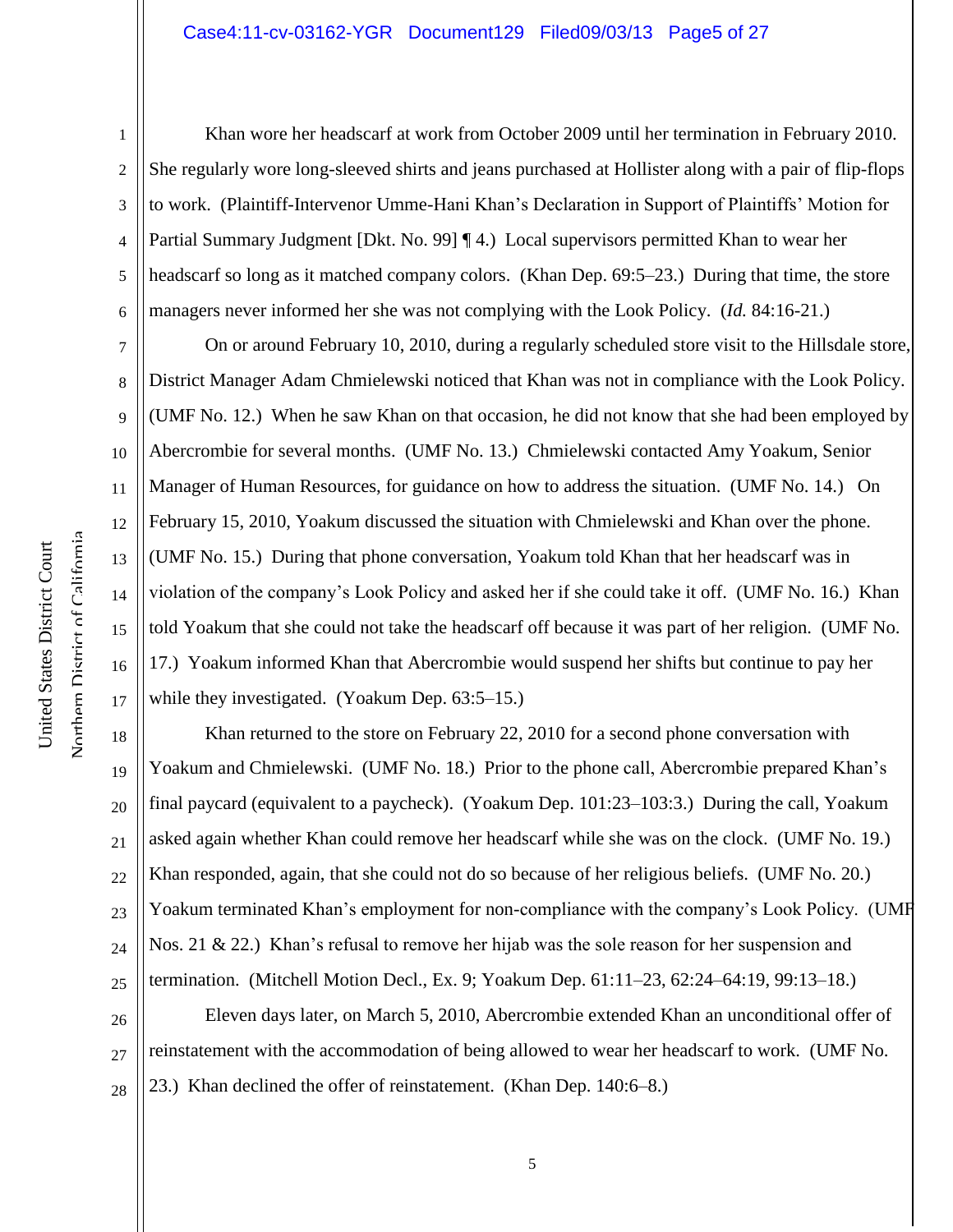### **C. Post-Termination Conduct Between EEOC and Abercrombie**

Khan filed a Charge of Discrimination with the EEOC and DFEH on March 1, 2010. (Declaration of Michael Baldonado in Support of Plaintiff's Motion for Partial Summary Judgment ["Baldonado Decl." (Dkt. No. 100)], Ex. 1.) On March 8, 2010, the EEOC notified Abercrombie of the charge. (Baldonado Decl., Ex. 2.)

6 7 8 9 10 12 In 2010, the EEOC was involved in two other cases with Abercrombie: (1) *EEOC v. Abercrombie & Fitch Stores, Inc., d/b/a Abercrombie Kids*, No. 10-cv-03911-EJD (N.D. Cal.) and (2) *EEOC v. Abercrombie & Fitch Stores, Inc., d/b/a Abercrombie Kids*, No. 09-cv-602-GKF-FHM (N.D. Okla.). In the Northern District of California action (hereafter, "*Banafa*"), the EEOC alleged that Abercrombie refused to hire Halla Banafa as a PTI associate because she wore a hijab. (Mitchell Reply Decl. ¶ 4.) In the Northern District of Oklahoma case (hereafter, "*Elauf*"), the EEOC alleged that Abercrombie refused to hire Samantha Elauf into a Model position because she wore a hijab. (*Id.* ¶ 5.) On or about September 16, 2010, the EEOC informed Abercrombie's counsel that it would be interested in jointly negotiating a settlement of the *Banafa* and *Elauf* cases. (*Id.* ¶¶ 7–8 & Ex. 2.)

On September 24, 2010, the EEOC sent Abercrombie a "Determination" letter stating that there was reasonable cause to believe it had discriminated against Khan in violation of Title VII. (Baldonado Decl., Ex. 3; Mitchell Reply Decl. ¶ 9; Declaration of Stacia Marie Jones, Esq. [Dkt. No. 104-14] ¶ 4.) In the Determination, the EEOC invited Abercrombie to conciliate the charge informally. Also on September 24, the EEOC sent a conciliation offer letter to Abercrombie recommending compensatory damages and other forms of non-monetary relief, to which Abercrombie replied with a counteroffer. (Clark Decl., Ex. O.)

22 23 24 25 26 27 The EEOC and Abercrombie jointly discussed settlement of *Banafa* and *Elauf* in October 2010. (Mitchell Reply Decl., Ex. 3.) Marcia Mitchell, the attorney assigned to negotiate with Abercrombie in *Banafa* and in the instant action (which was then in conciliation) understood that the parties were pursuing a global settlement of all three matters. (*Id.* ¶¶ 10 & 12.) The discussions in October 2010 included exchanging draft consent decrees containing terms to resolve all three matters. (*Id.* ¶ 14.) Negotiations regarding the consent decrees continued into November 2010. (*Id.* ¶¶ 16–23

28

Northern District of California Northern District of California United States District Court

United States District Court

1

2

3

4

5

11

13

14

15

16

17

18

19

20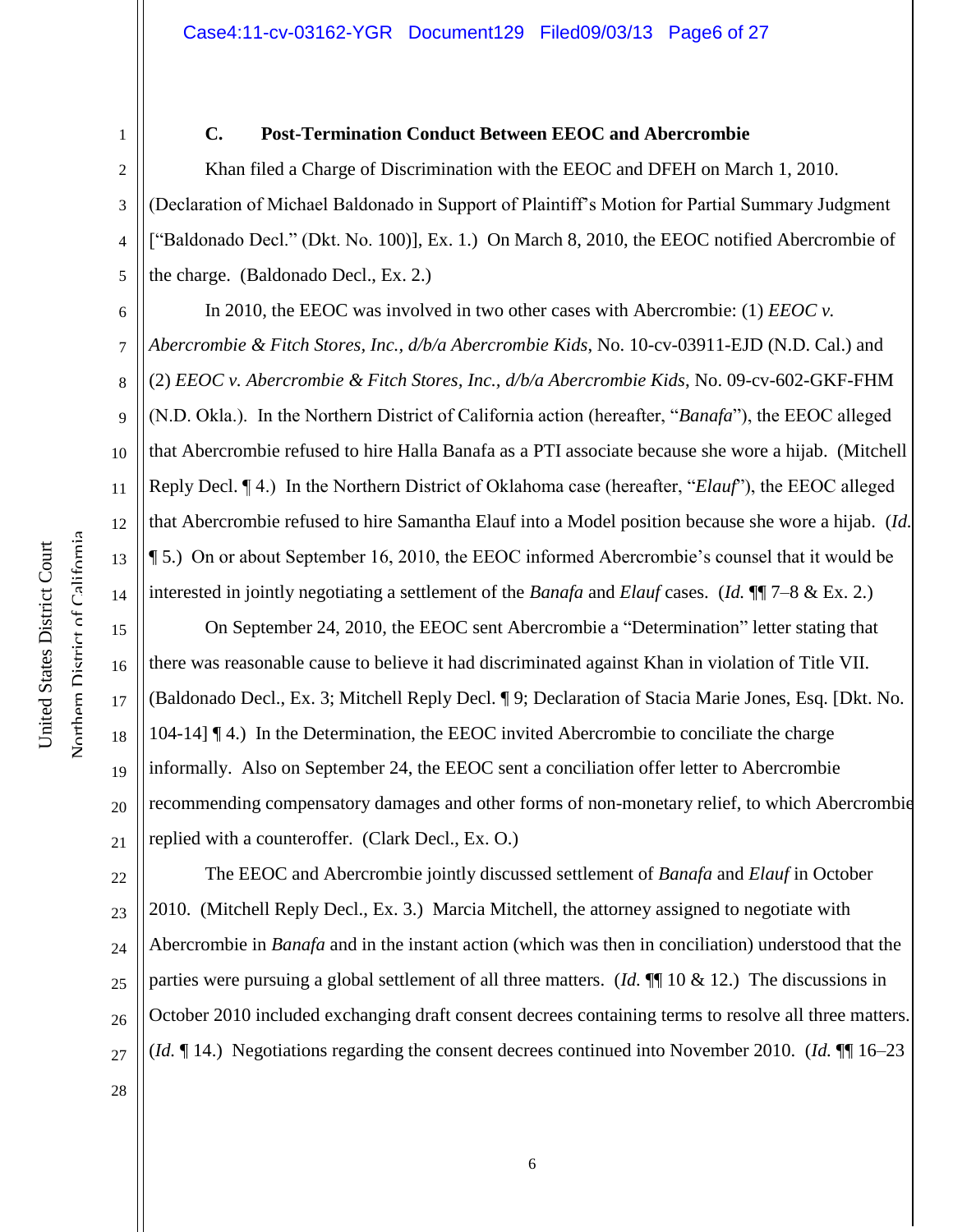1 2 & Exs. 4–11.) On December 10, 2010, the parties participated in a settlement conference in *Elauf* before a magistrate judge, but the case did not settle. (*Id.* ¶ 25.)

On December 17, 2010, the EEOC presented Abercrombie with proposed language to adopt as company policy. (Clark Decl., Ex. M [Deposition of Hussam Ayloush Pursuant to Federal Rule 30(b)(6) on Behalf of CAIR-California] at Ex. 48.)<sup>9</sup> The EEOC stated that "[i]f Hollister is willing to incorporate the above language in its policies, then the EEOC would be happy to continue with conciliation efforts on issues of money and other injunctive relief." (*Id.*) In addition, the EEOC "included the new requests from Charging Party [Khan] and her counsel." (*Id.*) Abercrombie rejected the conciliation demand on December 20, 2010 because the EEOC's proposed language mandated that all employees be allowed to wear headscarves in the future and did not permit consideration on a case-by-case basis. (*Id.*) The rejection email from Abercrombie concluded with the statement: "To the extent the EEOC continues to force us to do more than is required under the law and in the EEOC's own guidance, this matter will not resolve." (*Id.*)

14 15 16 17 18 19 20 21 On January 6, 2011, the EEOC emailed CAIR, who was representing Khan, and informed CAIR that its intent was to "fail conciliation" with Abercrombie. (*Id.* at Ex. 48 (also seeking Khan and CAIR's input on failing conciliation).) On January 11, 2011, CAIR informed the EEOC that Khan did not object to failing conciliation. (*Id.* at Ex. 50.) On January 18, 2011, the EEOC notified Abercrombie that it had "determined that efforts to conciliate the[] cases as required by [its] procedures and policies have been unsuccessful." (Baldonado Decl., Ex. 4.) A letter was also sent to CAIR and Khan informing them that the EEOC would next determine whether to file a civil action. (Clark Decl., Ex. M at Ex. 52.)

22 23 24 25 26 In March 2011, the parties re-engaged in settlement negotiations for all three matters. (Mitchell Reply Decl. ¶ 28 & Ex. 12.) Emails and/or conference calls occurred on March 7, 8, 9, 14, 15, 21, 23, 30 and 31, wherein monetary and non-monetary demands were made on behalf of Khan. (*Id.* ¶¶ 27–36 & Exs. 12–16.) Further settlement negotiations occurred via email and conferences on April 7, 11, 12, 19, 20 and 27. (*Id.* ¶¶ 37–43 & Exs. 17–20.)

27

28

 $\overline{a}$ 

 $9^9$  CAIR-California is the Council on American-Islamic Relations, California.

3

4

5

6

7

8

9

10

11

12

13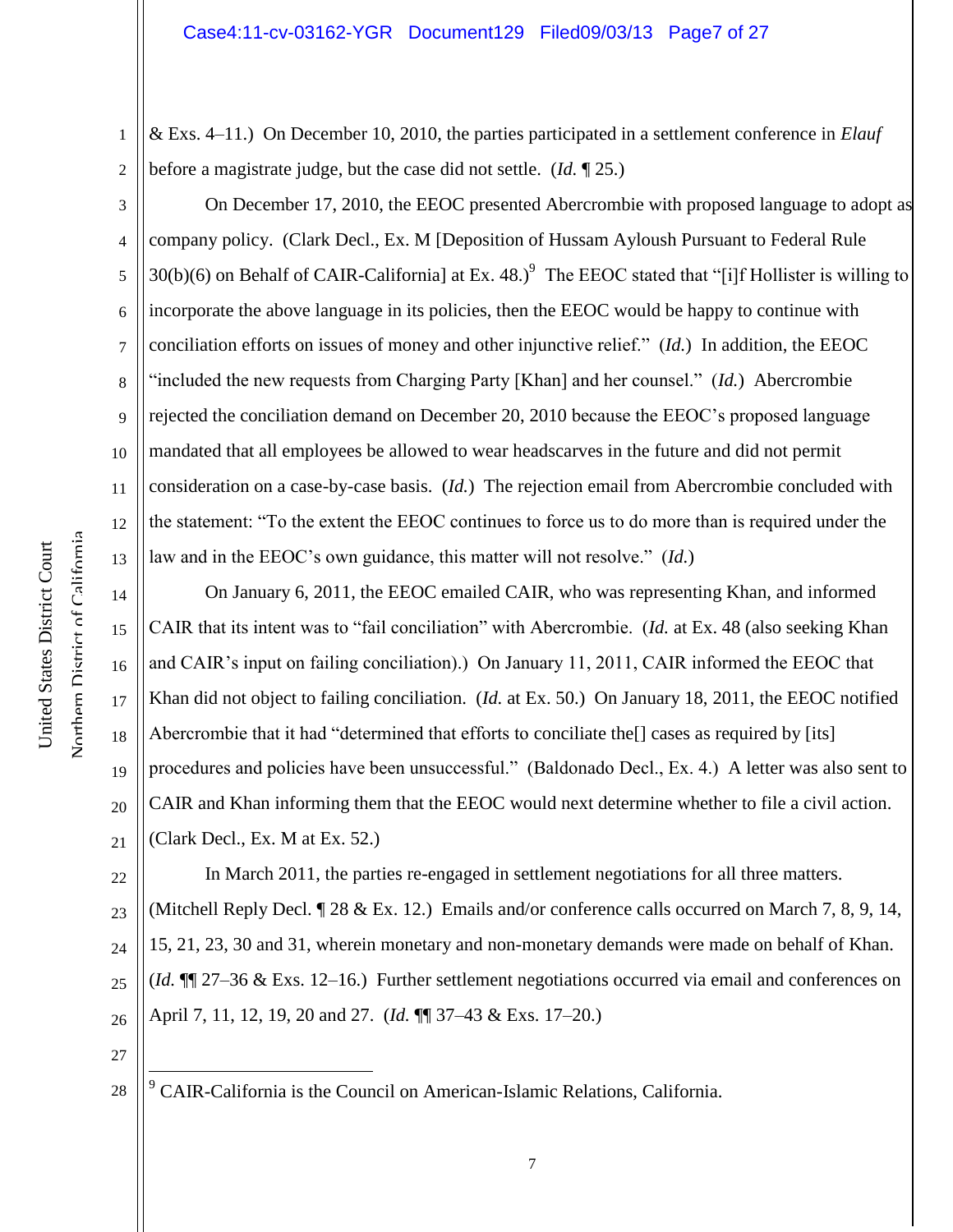#### Case4:11-cv-03162-YGR Document129 Filed09/03/13 Page8 of 27

2 3 4 5 6 On May 13, 2011, the EEOC requested a status update from Abercrombie. (*Id.* ¶ 44 & Ex. 20.) Abercrombie rejected the demands made by the EEOC. (*Id.* ¶ 45.) The EEOC informed Abercrombie that it had been "holding off on filing the lawsuit with the hope of resolving all of the cases at once" and that if there was nothing further to discuss, the EEOC would "proceed with filing Ms. Khan's case." (*Id.*, Ex. 20.) Abercrombie responded on May 19, 2011 that it appeared the parties were at an impasse. (*Id.*) The EEOC filed the instant action on June 27, 2011. (Dkt. No. 1.)

7 **II. LEGAL STANDARD**

1

8

9

10

11

12

13

14

15

16

17

18

Summary judgment is appropriate when no genuine dispute as to any material fact exists and the moving party is entitled to judgment as a matter of law. Fed. R. Civ. P. 56(a). A party seeking summary judgment bears the initial burden of informing the court of the basis for its motion, and of identifying those portions of the pleadings, depositions, discovery responses, and affidavits that demonstrate the absence of a genuine issue of material fact. *Celotex Corp. v. Catrett*, 477 U.S. 317, 323 (1986). Material facts are those that might affect the outcome of the case. *Anderson v. Liberty Lobby, Inc.*, 477 U.S. 242, 248 (1986). The "mere existence of *some* alleged factual dispute between the parties will not defeat an otherwise properly supported motion for summary judgment; the requirement is that there be no *genuine* issue of *material* fact." *Id.* at 247–48 (dispute as to a material fact is "genuine" if there is sufficient evidence for a reasonable jury to return a verdict for the nonmoving party).

19 20 21 22 23 24 25 26 27 28 Where the moving party will have the burden of proof at trial, it must affirmatively demonstrate that no reasonable trier of fact could find other than for the moving party. *Soremekun v. Thrifty Payless, Inc.*, 509 F.3d 978, 984 (9th Cir. 2007). On an issue where the non-moving party will bear the burden of proof at trial, the moving party can prevail merely by pointing out to the district court that the non-moving party lacks evidence to support its case. *Id.* If the moving party meets its initial burden, the opposing party must then set out "specific facts" showing a genuine issue for trial in order to defeat the motion. *Id.* (quoting *Anderson*, 477 U.S. at 250). The opposing party's evidence must be more than "merely colorable" but must be "significantly probative." *Id.* at 249–50. Further, that party may not rest upon mere allegations or denials of the adverse party's evidence, but instead must produce admissible evidence that shows a genuine issue of material fact exists for trial.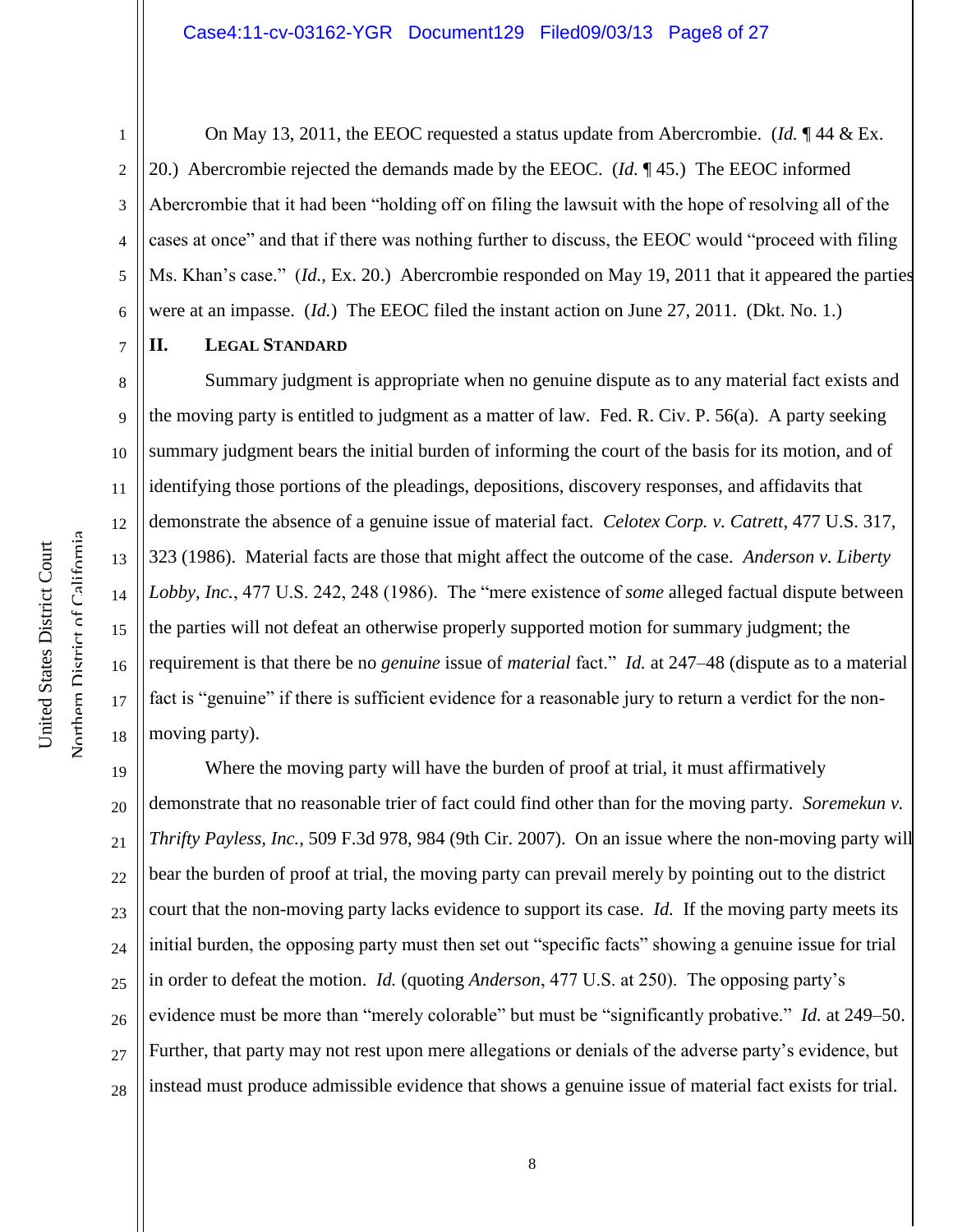1 2 3 4 5 *Nissan Fire & Marine Ins. Co. v. Fritz Cos., Inc.*, 210 F.3d 1099, 1102–03 (9th Cir. 2000); *Nelson v. Pima Cmty. College Dist.*, 83 F.3d 1075, 1081–1082 (9th Cir. 1996) ("mere allegation and speculation do not create a factual dispute"); *Arpin v. Santa Clara Valley Transp. Agency*, 261 F.3d 912, 922 (9th Cir. 2001) ("conclusory allegations unsupported by factual data are insufficient to defeat [defendants' summary judgment motion").

When deciding a summary judgment motion, a court must view the evidence in the light most favorable to the non-moving party and draw all justifiable inferences in its favor. *Anderson*, 477 U.S. at 255; *Hunt v. City of Los Angeles*, 638 F.3d 703, 709 (9th Cir. 2011). However, in determining whether to grant or deny summary judgment, it is not a court's task "to scour the record in search of a genuine issue of triable fact." *Keenan v. Allan*, 91 F.3d 1275, 1279 (9th Cir. 1996) (internal quotations omitted). Rather, a court is entitled to "rely on the nonmoving party to identify with reasonable particularity the evidence that precludes summary judgment." *See id.*; *Carmen v. San Francisco Unified Sch. Dist.*, 237 F.3d 1026, 1031 (9th Cir. 2001) ("The district court need not examine the entire file for evidence establishing a genuine issue of fact, where the evidence is not set forth in the opposing papers with adequate references so that it could conveniently be found.")

6

7

8

9

10

11

12

13

14

15

16

17

18

19

20

21

22

23

24

#### **III. REQUIREMENT OF CONCILIATION**

As a threshold requirement, the EEOC must satisfy four conditions precedent prior to filing suit. It must: (1) receive a timely charge of discrimination and provide notice to the employer thereof; (2) conduct an investigation; (3) determine that reasonable cause exists to believe that discrimination has occurred; and (4) attempt to eliminate any alleged unlawful employment practice by informal methods of conference, conciliation, and persuasion. *EEOC v. Pierce Packing Co*., 669 F.2d 605, 607 (9th Cir. 1982). Plaintiffs argue that the EEOC satisfied these requirements. Abercrombie disagrees as to the last element only. If all elements are not met, the entire lawsuit may be dismissed or stayed at the Court's discretion. Accordingly, the Court addresses this issue first.

25 26 27 28 The issue at hand concerns the fourth condition precedent. The EEOC emphasizes that it attempted to conciliate Khan's charge from September 2010 to May 2011, prior to initiating the lawsuit. Because these efforts were unsuccessful, the EEOC elected to file suit. *See* 42 U.S.C. §  $2000e-5(f)(1)$  (EEOC is authorized to file suit thirty days after the filing of a charge if "the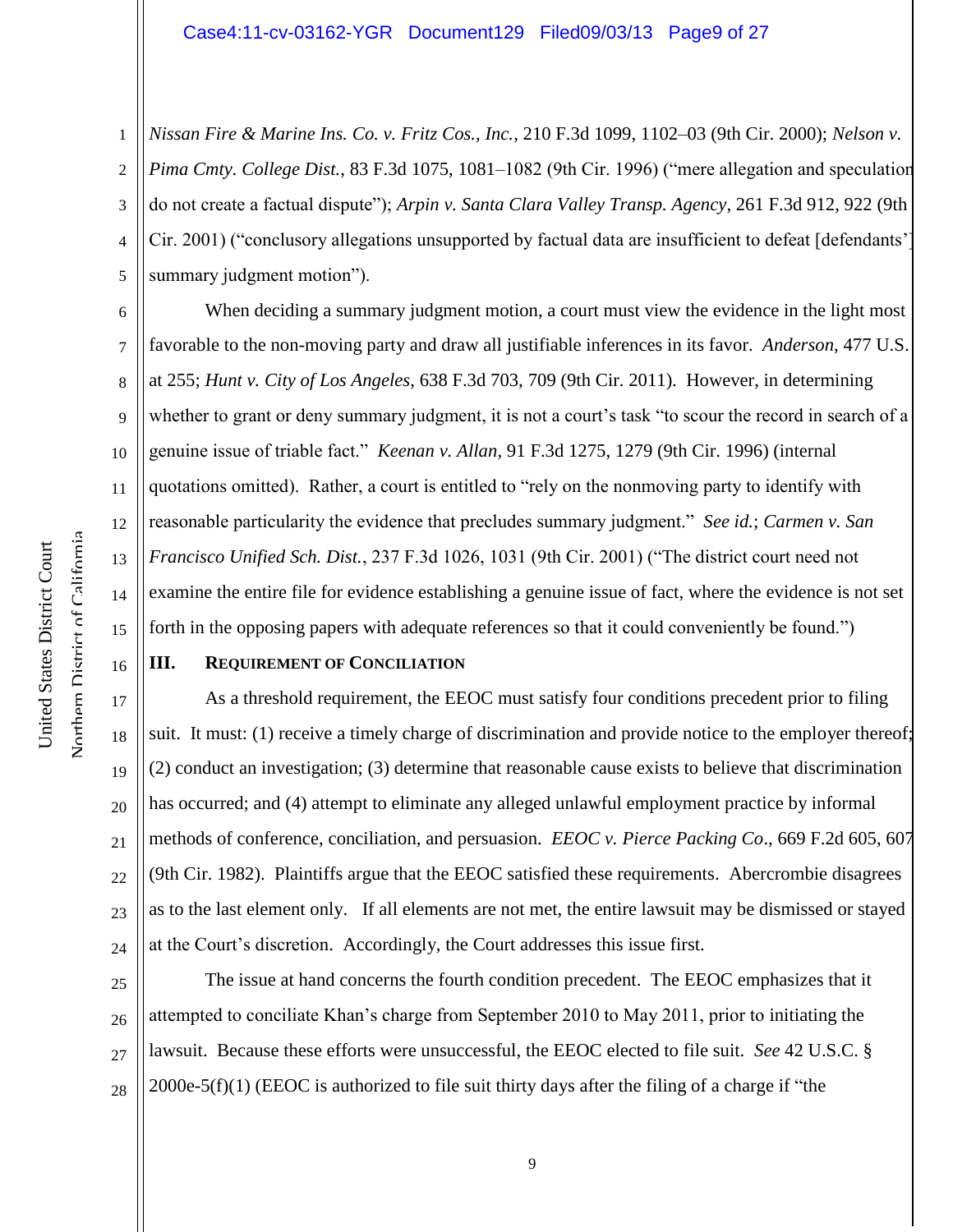1 2 3 4 Commission has been unable to secure from [defendant] a conciliation agreement acceptable to the Commission.") Khan thereafter intervened in this action to vindicate her rights under Title VII and FEHA. Abercrombie argues that the conciliation efforts were required to be done in good faith and EEOC failed to do so.

5 6 7 8 9 10 11 12 13 14 15 16 18 The proper standard for reviewing whether the EEOC conciliated in good faith varies amongst the circuits. Under a "highly deferential" approach, the "form and substance of the EEOC's conciliation proposals are within the discretion of the EEOC and are not subject to judicial secondguessing." *EEOC v. Timeless Investments, Inc.*, 734 F. Supp. 2d 1035, 1052 (E.D. Cal. 2010) (quoting *EEOC v. Keco Indus., Inc.,* 748 F.2d 1097, 1102 (6th Cir.1984)). Under a stricter approach, "the EEOC must meet three requirements to fulfill its conciliation duty: (1) outline to the employer the reasonable cause for its belief that the [statute] has been violated; (2) offer an opportunity for voluntary compliance; and (3) respond in a reasonable and flexible manner to the reasonable attitudes of the employer." *Timeless Investments*, 734 F. Supp. 2d at 1052 (citing *EEOC v. Asplundh Tree Expert Co.,* 340 F.3d 1256, 1259 (11th Cir. 2003); *EEOC v. Johnson & Higgins, Inc.,* 91 F.3d 1529, 1534 (2d Cir. 1996); *EEOC v. Klingler Electric Corp.,* 636 F.2d 104, 107 (5th Cir. 1981)). The Ninth Circuit has not adopted a standard. As set forth herein, the Court need not determine which standard applies in the pending Motions because the Court finds dismissal is not warranted under either standard.

19 20 21 22 23 24 25 26 27 The proffered evidence of the EEOC's purported lack of good faith include: (1) providing exclusive updates or advanced notice to Khan and CAIR; (2) providing bcc's to CAIR on all communications to and from Abercrombie; (3) failing to "respond to the reasonable attitudes of the employer" and demanding an injunction that would not permit it to make determinations on a case-bycase basis, as permitted by law; (4) abruptly ending conciliation without explanation, while Abercrombie was still willing to negotiate; (5) taking an all-or-nothing approach, seeking eleven excessive demands. Based on these reasons, Abercrombie argues that the Court should exercise its discretion to dismiss the action. *See EEOC v. High Speed Enter., Inc.*, No. CV-08-01789-PHX-ROS, 2010 WL 8367452, at \*6 (D. Ariz. Sept. 30, 2010) ("When the EEOC fails to satisfy its statutory

17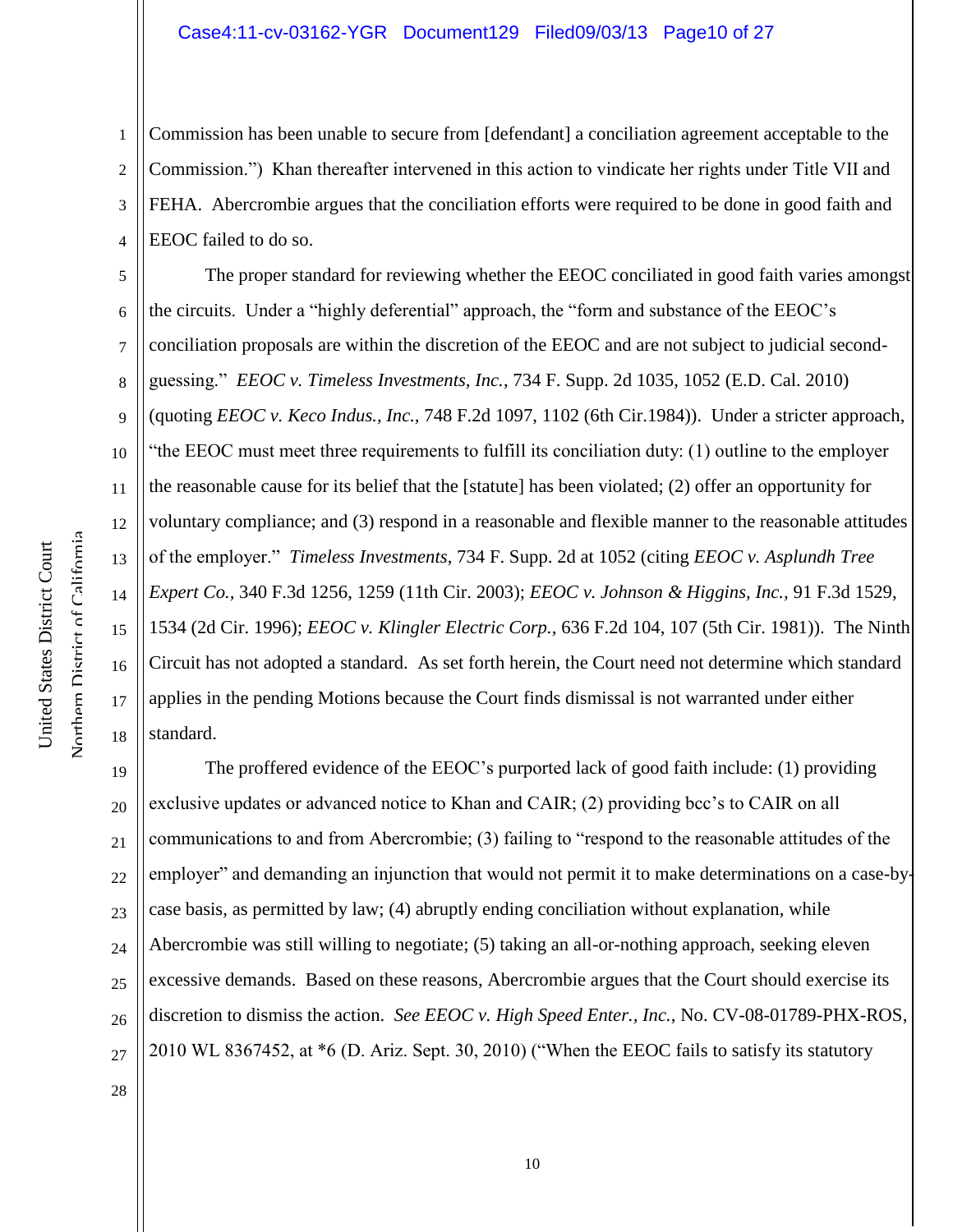1 2 obligation to conciliate in good faith, the Court has sound discretion to stay the matter or dismiss it.") $^{10}$ 

3 4 5 Plaintiffs counter that they engaged in significant efforts to settle this action, along with the *Banafa* and *Elauf* actions, prior to the filing of the Complaint. Using the deferential standard of review, the EEOC argues it did conciliate in good faith. $^{11}$ 

6 7 8 9 10 11 12 13 14 Given the extensive discussions between the parties, the Court agrees with Plaintiffs and declines to exercise its discretion to dismiss this action.<sup>12</sup> Abercrombie's arguments that the EEOC failed to respond to the reasonable attitudes of the employer and took an all-or-nothing approach establish nothing except that the parties took different positions on the scope of appropriate relief. Further, Abercrombie's argument that the EEOC "abruptly ended" conciliation in January 2011 is belied by the fact that the parties continued to negotiate from March through May 2011. Finally, the Court is not persuaded that updating a charging party and/or providing bcc's to her representative evidence a lack of good faith warranting outright dismissal of an action. *EEOC v. High Speed Enter., Inc.*, 2010 WL 8367452, at \*6 (noting dismissal is a harsh remedy).

For the foregoing reasons, the Court **GRANTS** Plaintiffs' Motion on Abercrombie's affirmative defense that Plaintiffs failed to exhaust administrative remedies, and **DENIES** Defendants' Cross-Motion seeking dismissal for failure to conciliate. Accordingly, the Court will proceed to address the remaining issues in the parties' motions.

22 23  $\overline{a}$ <sup>10</sup> Although not related to the issue of good faith, Abercrombie also argues that "[i]n light of Abercrombie's unconditional offer of reinstatement to Khan and its voluntary efforts to ensure future Title VII compliance, . . . the EEOC's conciliation demands are moot." (Cross-Motion at 13.)

24 25  $11$  The EEOC agrees with Abercrombie that the Ninth Circuit has not adopted a standard, but argues that "nearly all" of the district courts within the Ninth Circuit have adopted the "deferential" standard.

15

16

17

18

19

20

<sup>26</sup> 27 28  $12$  The Court notes that Abercrombie objects at-large to statements contained in the Mitchell Reply Decl. and exhibits attached thereto because Ms. Mitchell has not been identified as a trial witness that would testify as to the EEOC conciliation process. The Court disagrees with Abercrombie that this evidence may not be considered at summary judgment under Fed. R. Civ. P.  $56(c)(2)$ .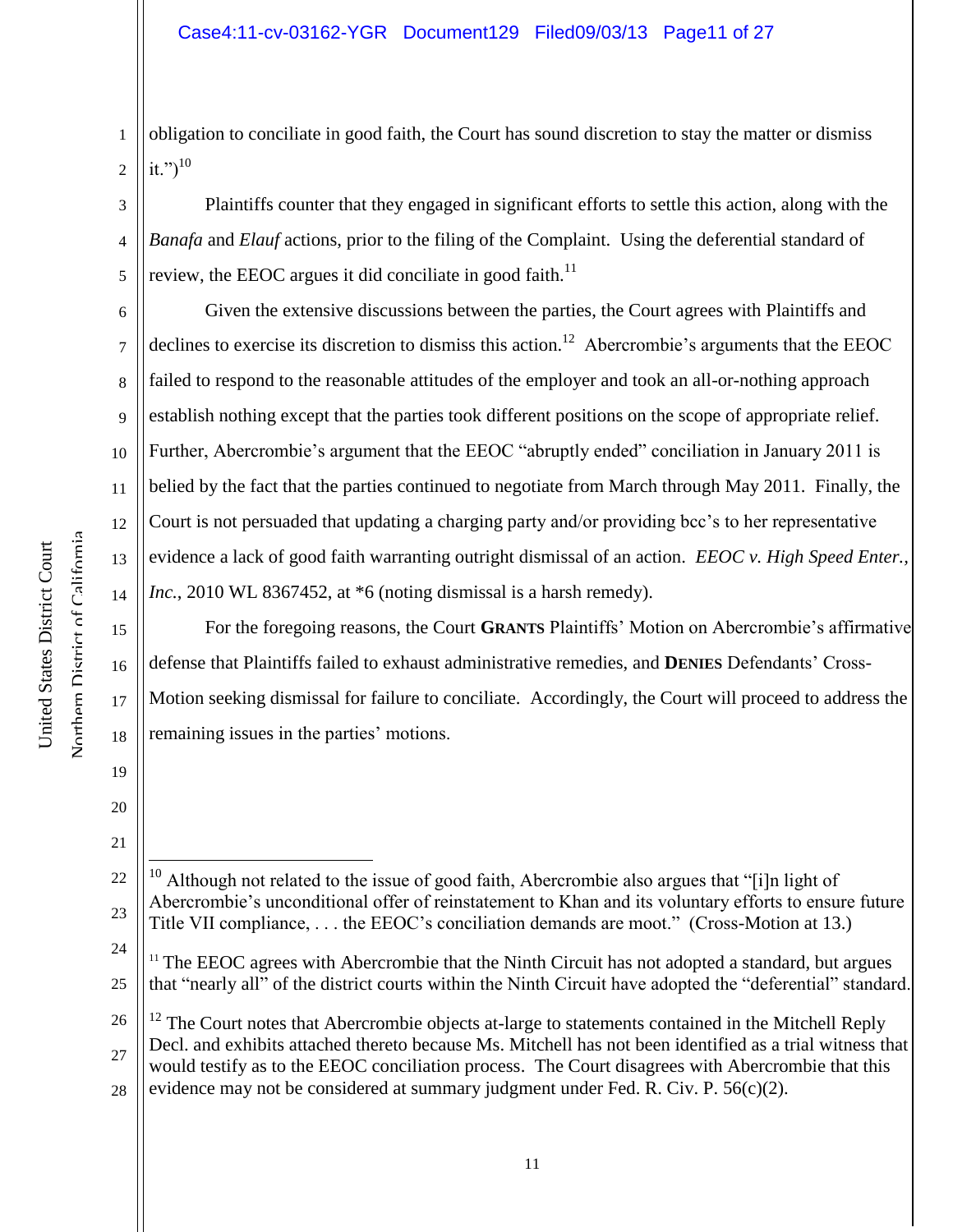## **IV. PLAINTIFFS' MOTION FOR PARTIAL SUMMARY JUDGMENT**

As discussed above, Plaintiffs move for summary judgment on liability on their claims that Abercrombie failed to accommodate Khan's religious beliefs. Plaintiffs also seek summary judgment on Abercrombie's affirmative defenses of undue hardship and infringement upon Abercrombie's right to commercial free speech. The Court will first address liability on the failure to accommodate claims followed by reviewing the affirmative defenses.

1

2

3

4

5

6

7

12

13

14

15

16

17

18

# **A. Claims for Religious Accommodation**

# 8

# **1. Relevant Statutory Basis for Federal and State Claims**

9 10 11 Plaintiffs move for partial summary judgment on their claims that Abercrombie failed to accommodate Khan's sincerely-held religious belief that Islam required her to wear a hijab, including while at work.

Title VII makes it an "unlawful employment practice for an employer . . . to fail or refuse to hire or to discharge any individual, or otherwise to discriminate against any individual with respect to his compensation, terms, conditions, or privileges or employment, because of such individual's ... religion." 42 U.S.C.  $\S 2000e-2(a)(1)$ . "The term 'religion' includes all aspects of religious observance and practice, as well as belief, unless an employer demonstrates that he is unable to reasonably accommodate to an employee's . . . religious observance or practice without undue hardship on the conduct of the employer's business." 42 U.S.C. § 2000e(j).

19 20 21 22 23 24 25 26 27 Under California's FEHA, an employer may not refuse to employ a person or "discriminate against a person in compensation or in terms, conditions, or privileges of employment because of a conflict between the person's religious belief or observance and any employment requirement, unless the employer . . . demonstrates that it has explored any available reasonable alternative means of accommodating the religious belief or observance, including the possibilities of excusing the person from those duties that conflict with his or her religious belief or observance or permitting those duties to be performed at another time or by another person, but is unable to reasonably accommodate the religious belief or observance without undue hardship . . . on the conduct of the business of the

Northern District of California Northern District of California United States District Court

United States District Court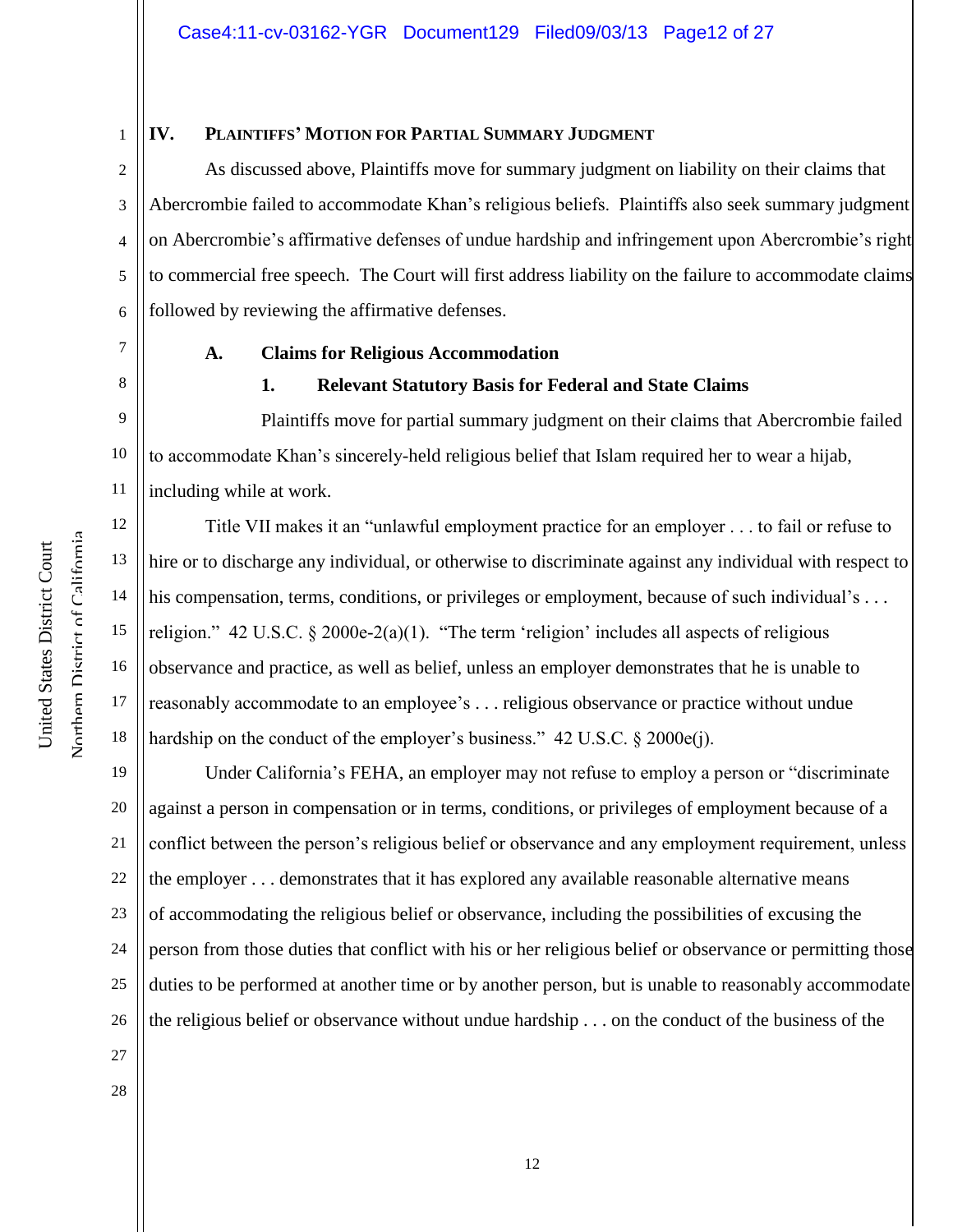1 2 3 4 employer." Cal. Gov't Code § 12940(1)(1).<sup>13</sup> The Fair Employment and Housing Commission has promulgated regulations regarding reasonable accommodations relating to dress standards: "[d]ress standards or requirements for personal appearance shall be flexible enough to take into account religious practices." Cal. Code Regs. Tit.  $2 \frac{8}{2}$  7293.3(c)(2).

The analysis of a religious discrimination claim is the same under FEHA and Title VII.

*Madsen v. Associated Chino Teachers*, 317 F. Supp. 2d 1175, 1180 (C.D. Cal. 2004). California

courts have observed that "[a]lthough the wording of [T]itle VII differs in some particulars from the

wording of FEHA, the antidiscriminatory objectives and overriding public policy purposes of the two

acts are identical." *Beyda v. City of Los Angeles,* 65 Cal. App. 4th 511, 517 (Cal. Ct. App. 1998);

10 *Brooks v. City of San Mateo,* 229 F.3d 917, 923 n.3 (9th Cir. 2000) (quoting *Beyda*). As such, courts

may rely on federal decisions in interpreting analogous state statutes. *Brooks,* 229 F.3d at 923 n.3;

*Cook v. Lindsay Olive Growers*, 911 F.2d 233, 241 (9th Cir. 1990) ("Federal precedent applies to

provisions of the California Fair Employment and Housing Act analogous to Title VII."). The Court therefore analyzes jointly the claims under both Title VII and FEHA for failure to accommodate.

# **2. Analytical Framework**

16 17 18 19 20 The Ninth Circuit applies a two-part framework to analyze Title VII religious accommodation claims. A plaintiff must first establish a prima facie case. If successful, the burden then shifts to the employer to show that it "initiated good faith efforts to accommodate reasonably the employee's religious practices *or* that it could not reasonably accommodate the employee without undue hardship." *Peterson v. Hewlett-Packard Co.*, 358 F.3d 599, 606 (9th Cir. 2004) (emphasis

26 facilities.

28 (5) The geographic separateness, administrative, or fiscal relationship of the facility or facilities." Cal. Gov't Code § 12926(t) (emphasis supplied).

Northern District of California

5

6

7

8

9

11

12

13

14

<sup>21</sup> 22  $\overline{a}$ <sup>13</sup> Undue hardship under FEHA means "an action requiring *significant difficulty or expense*, when considered in light of the following factors:

<sup>(1)</sup> The nature and cost of the accommodation needed.

<sup>23</sup> 24 25 (2) The overall financial resources of the facilities involved in the provision of the reasonable accommodations, the number of persons employed at the facility, and the effect on expenses and resources or the impact otherwise of these accommodations upon the operation of the facility. (3) The overall financial resources of the covered entity, the overall size of the business of a covered entity with respect to the number of employees, and the number, type, and location of its

<sup>27</sup> (4) The type of operations, including the composition, structure, and functions of the workforce of the entity.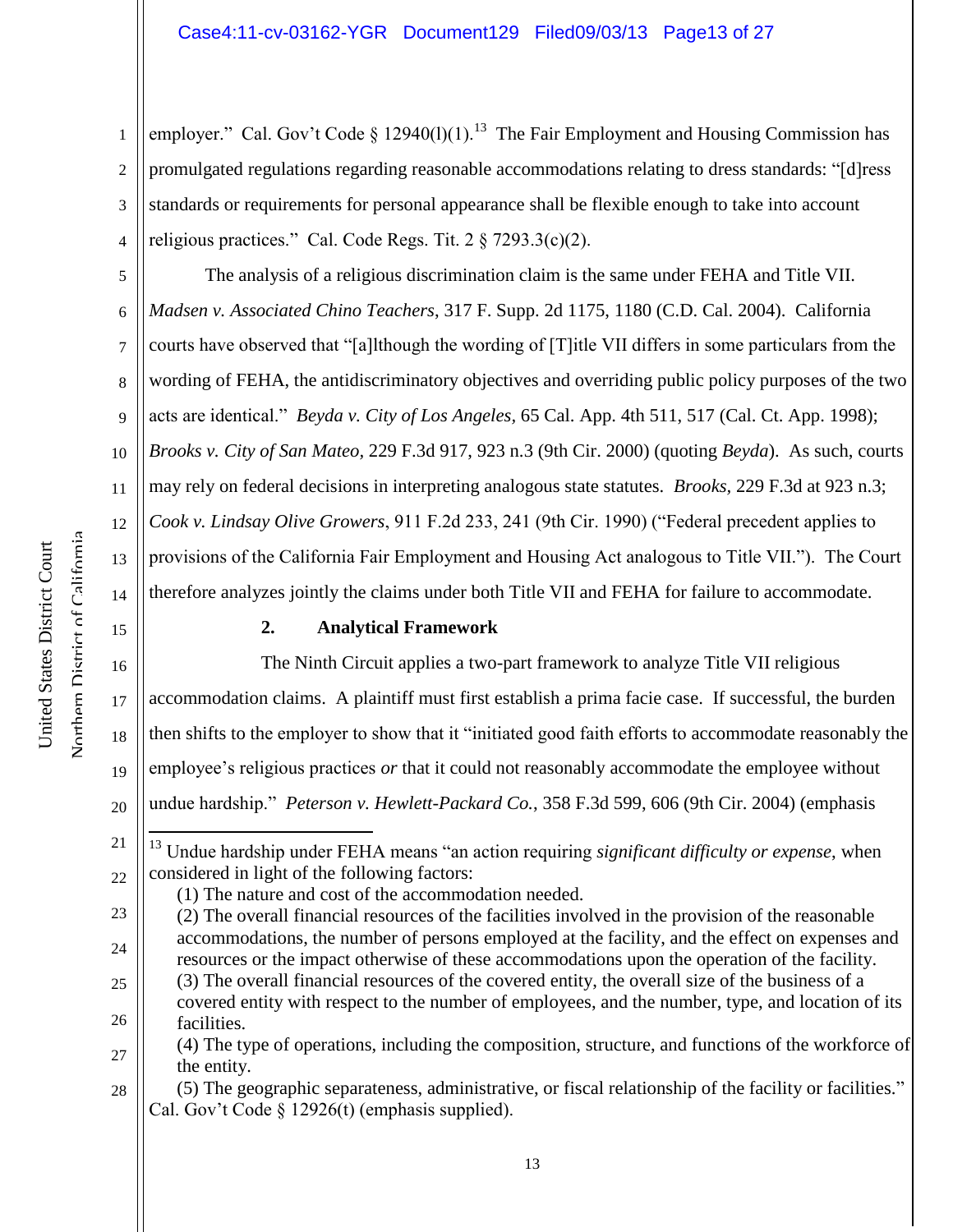### Case4:11-cv-03162-YGR Document129 Filed09/03/13 Page14 of 27

1 2 3 4 5 supplied) (citing *Tiano v. Dillard Dep't Stores, Inc.,* 139 F.3d 679, 681 (9th Cir. 1998) and *Lawson v. Washington,* 296 F.3d 799, 804 (9th Cir. 2002)); *Opuku-Boateng v. State of Cal.*, 95 F.3d 1461, 1467 (9th Cir. 1996) ("Only if the employer can show that no accommodation would be possible without undue hardship is it excused from taking the necessary steps to accommodate the employee's religious beliefs.").

Here, Abercrombie does not dispute that Plaintiffs have established a prima facie case.<sup>14</sup>

Thus, the burden shifts to Abercrombie to prove it has a defense. With respect to its burden,

Abercrombie only argues that it could not reasonably accommodate Khan without undue hardship.<sup>15</sup>

9 10

11

6

7

8

Northern District of California Northern District of California United States District Court United States District Court

12 13 14 15 16 17 18 19 20  $\overline{a}$ An employee's prima facie case for failure to accommodate requires a showing that (i) she had a bona fide religious belief which conflicted with an employment duty, (ii) she informed her employer of the belief and conflict, and (iii) the employer subjected her to discriminatory treatment because of her inability to fulfill the job requirement. *Heller v. EBB Auto Co.,* 8 F.3d 1433, 1438 (9th Cir. 1993). Abercrombie does not dispute that Plaintiffs have established the required elements. First, Khan is Muslim and holds a bona fide belief that Islam requires her to wear a hijab in public, including while she worked in the Abercrombie store. (UMF 1; Khan Dep. 48:17–20, 50:14–51:15.) Second, when asked to remove the hijab, Khan informed Abercrombie that her religious beliefs prohibited her from removing her it while at work. (UMF Nos. 16, 17, 19 & 20.) Third, Abercrombie suspended Khan when she initially informed them she could not remove the hijab, and Abercrombie later terminated her when she reaffirmed the same. It is undisputed that Khan was terminated "for non-compliance with the company's Look Policy." (UMF No. 22.) Khan's only violation of the Look Policy was the headscarf.

21 22 23 24 25 26 27 28  $15$  The Court notes that the record is devoid of any evidence that Abercrombie actually initiated good faith efforts to accommodate Khan. The only option offered to Khan was "to comply with The Look Policy" or, put another way, to "wear the hijab on her own personal time" but not in the store. (Yoakum Dep. 96:13–97:13.) Yoakum did not consider allowing Khan to wear her hijab in store colors because it was still headwear prohibited by the Look Policy (Yoakum Dep. 100:13–20), despite the fact that she had been wearing it in store colors for the prior four months. Moreover, although Yoakum explains that she spoke with Khan as part of an "interactive process" regarding her hijab, Yoakum had already stated to Chmielewski prior to the initial phone conversation: "If she responds that it is against her religion and she can't [remove her hijab during shifts], we will tell her that she will be taken off the schedule and once we have made a decision we will notify her[.] . . . We will then request her last check and when it comes we will set a time for her to come in and terminate her employment." (Mitchell Motion Decl., Ex. 9.) Yoakum also testified that she had already decided to terminate Khan prior to the second phone call in which they discussed whether she could remove her hijab while at work. (Yoakum Dep. 102:23–103:3.)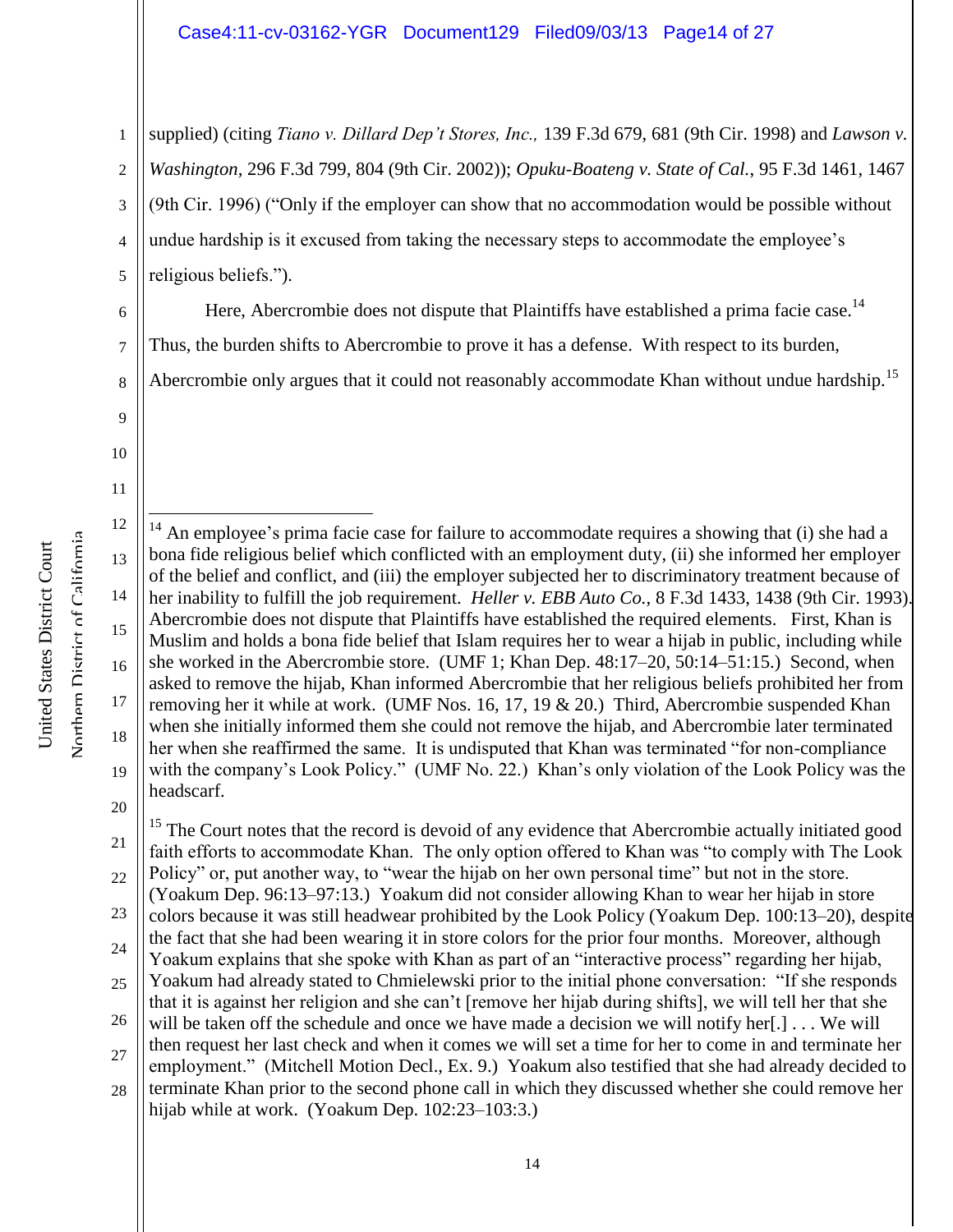2 3

4

5

6

7

8

9

10

11

12

13

14

15

16

17

18

19

20

21

22

23

24

1

#### **3. Undue Hardship Defense**

To establish undue hardship, an employer must show that a requested accommodation would result in "more than a de minimus cost." *Trans World Airlines, Inc. v. Hardison*, 432 U.S. 63, 84 (1977). In the Ninth Circuit, heightened proof of the undue hardship defense is required. *EEOC v. Abercrombie & Fitch Stores, Inc.*, No. 10-CV-03911-EJD, 2013 WL 1435290, at \*14 (N.D. Cal. Apr. 9, 2013); *Anderson v. General Dynamics Convair Aerospace Division*, 589 F.2d 397, 402 (9th Cir. 1978) ("Undue hardship means something greater than hardship.") Hypothetical or merely conceivable hardships cannot support a claim of undue hardship. *Tooley v. Martin-Marietta Corp.*, 648 F.2d 1239, 1243 (9th Cir. 1981); *Anderson*, 589 F.2d at 402 ("Undue hardship cannot be proved by assumptions nor by opinions based on hypothetical facts."). The Ninth Circuit is skeptical of "'hypothetical hardships' based on assumptions about accommodations which have never been put into practice." *Anderson*, 589 F.2d at 402; *Heller*, 8 F.3d at 1440. Rather, undue hardship requires proof of actual imposition or disruption. *Tooley*, 648 F.2d at 1243 (citing *Anderson*, 589 F.2d at 402). Both the magnitude and the fact of hardship require an examination of the facts of each specific case. *Tooley*, 648 F.2d at 1243.

Abercrombie argues that it has produced sufficient evidence precluding summary judgment on its undue hardship affirmative defense. Importantly, it posits that it need not show economic harm to prove undue hardship nor that such proof be proffered with specificity or exactitude. (Cross-Motion at 18 (citing *Balint v. Carson City, Nevada*, 180 F.3d 1047, 1054 (9th Cir. 1999) and *Cook v. Chrysler*, 981 F.2d 336, 339 (8th Cir. 1992).) In support of this position, Abercrombie offers testimony from numerous employees, who testified that—based on their "personal experiences" compliance with the Look Policy is key to Abercrombie's success and/or that deviations from the policy "detract from the in-store experience and negatively affect [the] brand." (Cross-Motion at 19– 20.) Abercrombie argues that its Look Policy goes to the "very heart of [its] business model" and thus any requested accommodation to deviate from the Look Policy threatens the company's success.

25 26 27

28

Plaintiffs counter that Abercrombie's evidence of undue hardship is speculative and fails to include "specific admissible evidence" showing the degree to which compliance with the Look Policy affects store performance or brand image, or causes financial hardship. In particular, the evidence fails to show: (i) that Khan's wearing of a hijab during her four months of employment had a negative

Northern District of California Northern District of California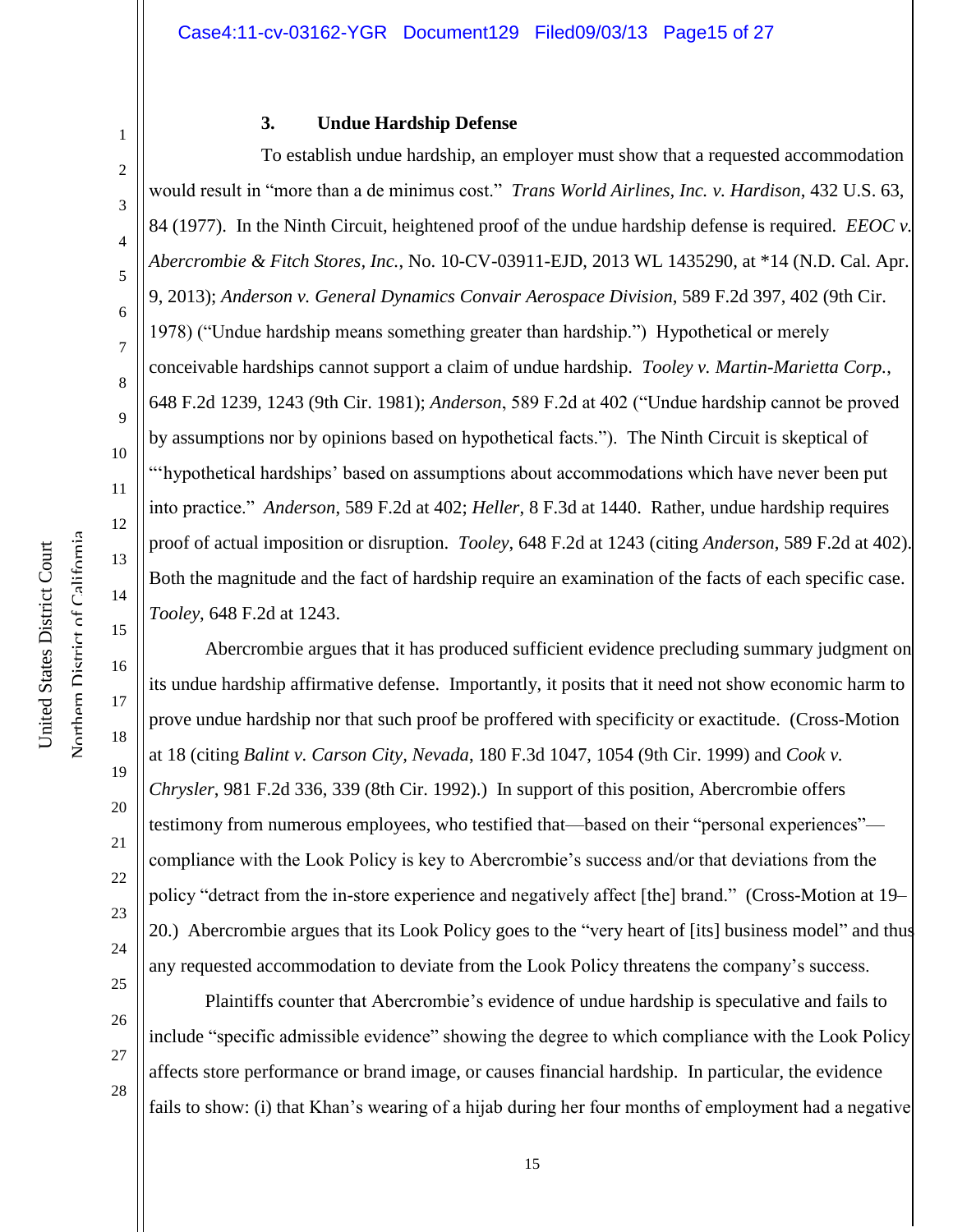1 2 3 4 5 6 7 effect on sales, the brand, or any customer's experience; nor (ii) any tracking or correlation between Look Policy deviations, including wearing a hijab, and a negative impact on sales.<sup>16</sup> Plaintiffs also emphasize that the offer to reinstatement Khan as a PTI associate with an accommodation to wear her hijab is inconsistent with any claim of hardship.<sup>17</sup> In sum, Plaintiffs argue that "Abercrombie has failed to produce even one document, survey, customer complaint, sales report or financial statement linking an employee's non-compliance with the Look Policy with an adverse impact on its brand or bottom line, or as the root cause of some sort of customer confusion." (Motion at 20.)

8 9 10 11 12 13 14 As a preliminary matter, the Court disagrees with Abercrombie's view of the nature of evidence required to sustain its burden. The Ninth Circuit in *Balint* did not hold that economic harm is not required per se. Rather, in that case the Ninth Circuit noted that undue hardship "could include 'additional costs in the form of lost efficiency or higher wages,'" but that it may also exist where "an accommodation would cause more than a de minimis impact on coworkers, such as depriving coworkers of seniority rights or causing coworkers to shoulder the plaintiff's share of potentially hazardous work." *Balint*, 180 F.3d at 1054.

Here, Abercrombie only offers unsubstantiated opinion testimony of its own employees to support its claim of undue hardship. The deposition testimony and declarations from Abercrombie witnesses demonstrate their personal beliefs, but are not linked to any credible evidence. Khan had worked at Abercrombie for four months before Chmielewski observed her during a site visit.

15

16

17

18

<sup>20</sup> 21 22  $\overline{a}$  $16$  Plaintiffs further argue that Abercrombie fails to establish that customers are "confused" by an employee wearing a hijab because the hijab is inconsistent with the brand, or a likelihood that granting Khan's accommodation would have led to a floodgate of requests for Look Policy exceptions by other employees.

<sup>23</sup> 24 25 26 27 28  $17$  Further undercutting its claim of undue hardship is the fact that Abercrombie has granted "almost" 80 Look Policy exceptions since at least 2005" including: (i) allowing male employees to grow facial hair or wear a yarmulke or baseball cap; (ii) allowing female employees to wear visible jewelry (including a cross) or a long skirt that was inconsistent with the store's look; and (iii) granting more than 16 exceptions *for headscarves* since 2006. (Motion at 15, 17). On this point, Abercrombie responds that the majority of permitted exceptions to the Look Policy "were made when religious garb was not observable" and were "thus distinguishable from Khan's request to wear a highly visible headscarf." (Cross-Motion at 19–22 (other exceptions granted for medical reasons or to employees in non-customer-facing positions).)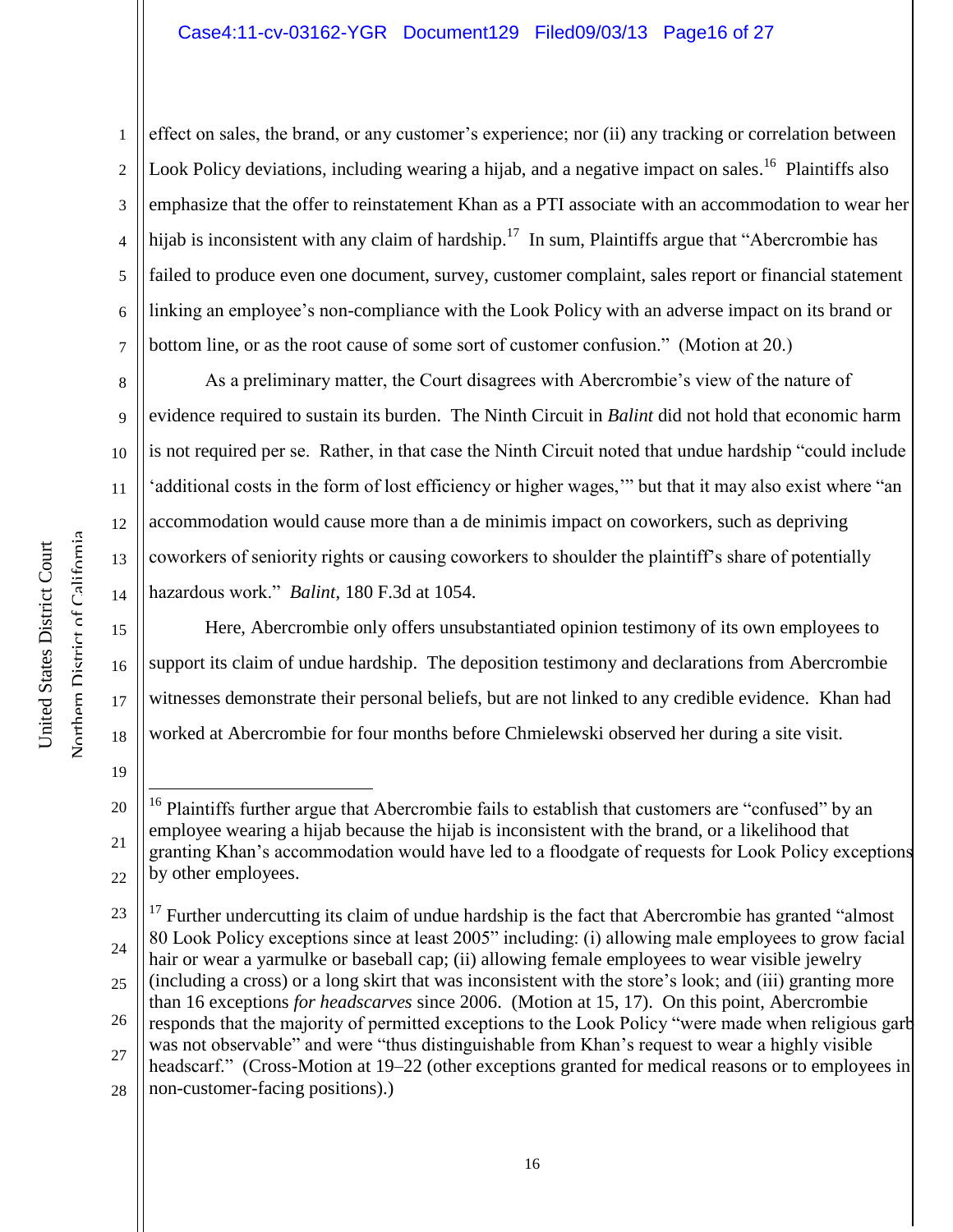# Case4:11-cv-03162-YGR Document129 Filed09/03/13 Page17 of 27

1 2 3 4 5 6 7 8 9 10 Abercrombie failed to proffer any evidence from those four months showing a decline in sales in the Hillsdale store; customer complaints or confusion; or brand damage linked to Khan's wearing of a hijab. (*See* Mitchell Motion Decl., Ex. 3 [Videotaped Deposition of Adam Chmielewski ("Chmielewski Dep.")] 155:12–16 (Abercrombie did not receive complaints about Khan while she was employed) & 155:20–23 (did not know of any change in sales from the time of Khan's hire to departure).)<sup>18</sup> Moreover, Yoakum, who terminated Khan, testified that Khan's hijab was a violation of the Look Policy *regardless* of how much or little time she spent on the sales floor (Yoakum Dep. 94:1–13) and *without consideration* of whether the hijab was distracting to customers (*id.* 99:12–18). Without evidence of *any* negative effect resulting from Khan's hijab, Abercrombie cannot establish that accommodating Khan in this instance would have caused an undue hardship.

To the extent that Abercrombie argues more broadly that an accommodation for Khan would have threatened the core of its business model and the company's overall success, the Court is not persuaded. Each Abercrombie witness testified that they believe deviations from the Look Policy harm sales and/or customers' experiences in the store. None were able to provide a more concrete basis than that it was their "belief" based on "personal experience" that such harms result. Notably, employees could not identify any reports, surveys, or complaints as a basis for their beliefs.<sup>19</sup> In fact, two Abercrombie sales executives testified that Abercrombie does not specifically examine the effect of the Look Policy on sales. James Roth, former Director of Stores and current Director of Stores for Asia-Pacific, testified that Abercrombie "wouldn't look" specifically at a link between the Look

20

 $\overline{a}$ 

21

11

12

13

14

15

16

17

18

 $18$  Additional excerpts of the Chmielewski Dep. were attached to the Clark Decl., Ex. C.

<sup>22</sup> 23 24 25 26 27 28 <sup>19</sup> (Clark Decl., Ex. B [Deposition of Jessica Passalacqua ("Passalacqua 10/1/12 Dep.")] 191:22– 192:16 & 195:11–21 (cannot identify any empirical data to support the belief) and Mitchell Reply Decl., Ex. 25 (also "Passalacqua 10/1/12 Dep.") 96:16–24 (not aware of studies determining whether permitting deviations in Look Policy had negative impact on sales); Mitchell Reply Decl., Ex. 23 [Deposition of Jessica M. Passalacqua ("Passalacqua 6/25/09 Dep.")] 20:21–21:6 (no reports showing lost sales in particular stores because employees are not properly dressed); Chmielewski Dep. 199:4– 25 (belief not based on any report, customer complaints, or employee complaints); Fugarino Dep. 307:22–25 (has not personally seen studies regarding poor store experience and negative impact on sales) & 309:10–14 (not aware of customer complaints about employees wearing headscarves); Moorefield Dep. 267:13–18 (does not know of any studies, reports, or analyses performed to determine whether allowing model to wear a yarmulke had negative effect on sales).)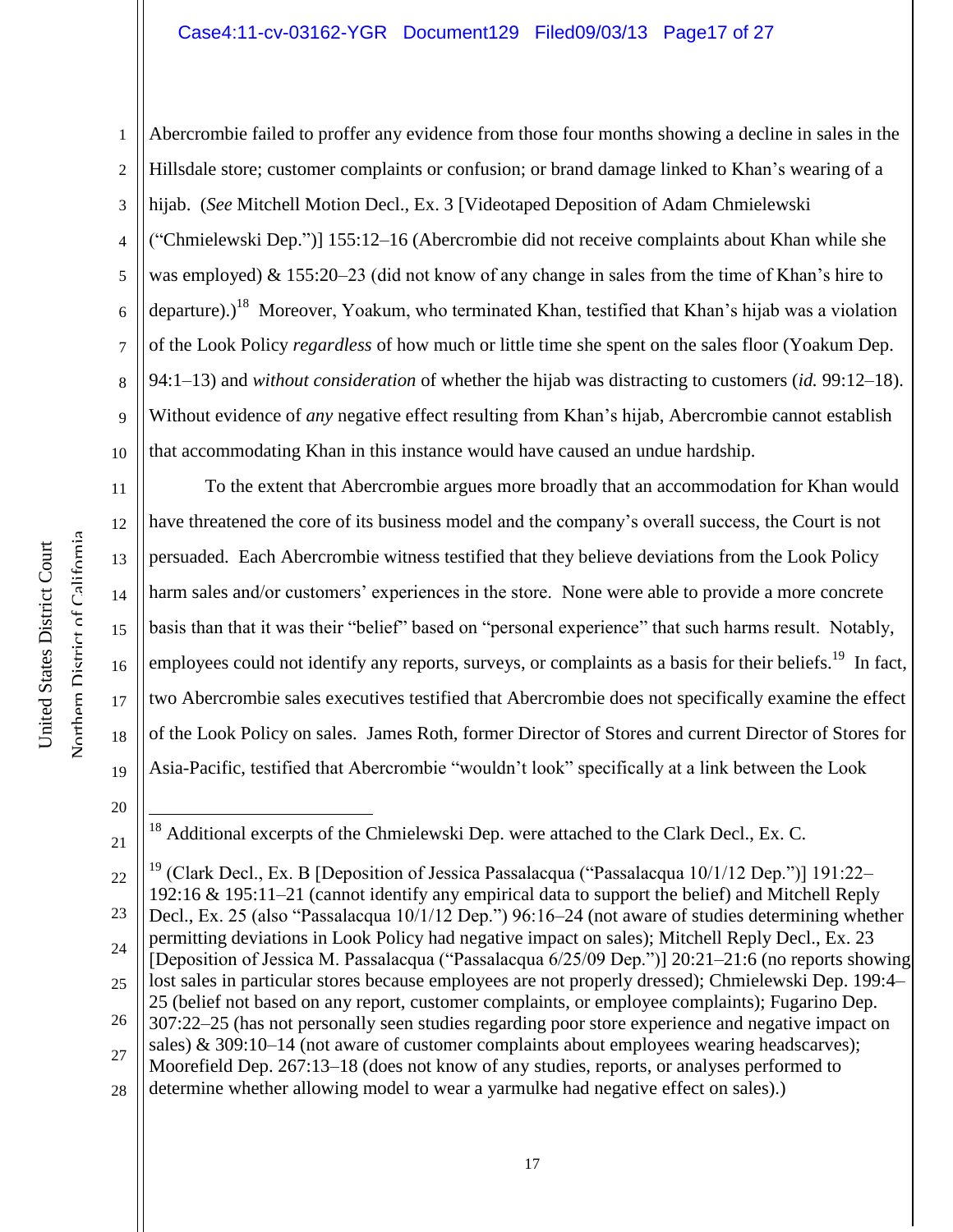## Case4:11-cv-03162-YGR Document129 Filed09/03/13 Page18 of 27

1 2 3 4 5 Policy component of the in-store experience and an increase or decrease in sales. (Clark Decl., Ex. H [Deposition of James Roth ("Roth Dep.")] 187:8–12.) In addition, Director of Sales Jessica Passalacqua testified that Abercrombie does not measure in any report how much money is lost at a store because employees are not properly dressed, nor does it focus on drawing a correlation between the Look Policy and financials. (Passalacqua 6/25/09 Dep. 20:21–21:6 & 33:7–34:3.)

6 7 8 9 10 11 12 13 14 15 16 18 19 20 21 22 To the extent that employees were able to identify specific instances upon which their beliefs are based, those instances are speculative and purely subjective in nature. Three examples are noteworthy. First, Chmielewski testified that he took over the Palo Alto store, which had "Look Policy issues," but that with training on the policy, "sales increased dramatically over time." However, he also testified that the Look Policy was only "[o]ne of many" problems in the Palo Alto store. (Chmielewski Dep. 60:25–61:13 & 201:5–16.) Second, executive Timothy McKinsey identified the Valley Fair store as not doing a good job of protecting the brand and being "a concern for a significant period of time." In addition to having Look Policy issues and declining sales, though, Valley Fair also had staffing issues where the employees were not outgoing. (Clark Decl., Ex. D [Deposition of Timothy John McKinsey ("McKinsey Dep.")]  $41:10-44:18$ .)<sup>20</sup> Third, Group Vice President of Human Resources Deon Riley testified as follows when asked whether allowing the *hijab accommodations* had any negative impact on sales: "I was going to say I'm unable to say whether they have a negative impact on sales because I don't study the impact on sales. [¶] However, our goal is to provide the right customer service, or the right customer in-store experience, and our policy is part of that. We've had very slow sales in the past two years, but I wouldn't say that was just because of hijabs. I'm sure the economy played a part, but that would just be purely speculative." (Mitchell Reply Decl., Ex. 22 [Deposition of Deon Riley ("Riley 3/17/11 Dep.")] 236:7–19.) These

23

 $\overline{a}$ 

17

24 25 26 27 28 <sup>20</sup> (*See also* Passalacqua 10/1/12 Dep. 262:9–263:24 (based on experience in Germany store where two employees wore too much eye makeup, believes that deviation or stores that don't comply with Look Policy will "typically" lead to other deviations); Fugarino Dep. 298:19–300:17 (basis of belief regarding Look Policy exceptions damaging brand is "observations [and] . . . personal experiences and conversations with regional managers," who told Fugarino that cause for low sales was "*either* they don't have great associates working *or* those associates aren't in Look Policy *or* there is another store experience element that's impacting it. Those are *sometimes* the cause from their perspective.") (emphasis supplied).)

Northern District of California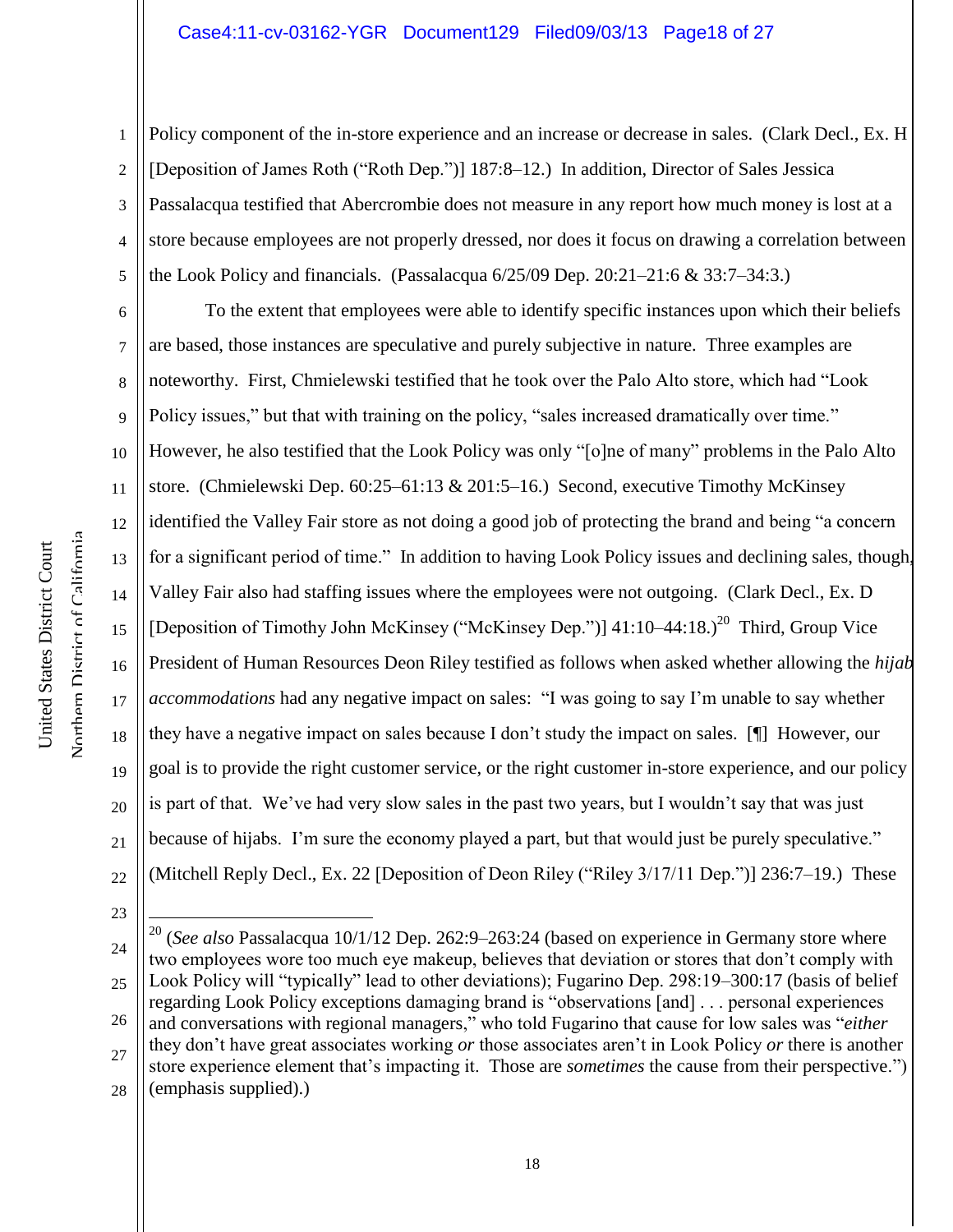1 2 3 examples provide only a tenuous, potential connection between the Look Policy and undue hardship, as "other" store issues contributed to declining sales and the evidence does not establish an actual imposition or disruption as is required in the Ninth Circuit. $21$ 

4 5 6 7 8 9 10 Abercrombie must provide more than generalized subjective beliefs or assumptions that deviations from the Look Policy negatively affect the sales or the brand. The evidence presented does not raise a triable issue that a hardship, much less an undue hardship, would have resulted from allowing Khan to wear her hijab, particularly where she had already been wearing the hijab on the job for four months without any complaints, disruption, or a noticeable effect on sales. A reasonable jury could not conclude that Abercrombie would be unduly burdened by allowing Khan to continuing wearing her hijab as she had been prior to February 2010.

For the foregoing reasons, the Court **GRANTS** Plaintiffs' Motion as to Abercrombie's undue hardship affirmative defense.

# **B. Commercial Speech Affirmative Defense**

Notwithstanding the foregoing, Abercrombie has proffered an affirmative defense of commercial free speech under the First Amendment as protection from liability. Plaintiffs request summary judgment on this defense, contending: (i) the conduct at issue does not involve commercial speech; and (ii) even if commercial speech exists, any restriction thereon is permissible under Supreme Court precedent.

19 20 21 22 23 Commercial speech is that "which does 'no more than propose a commercial transaction.'" *Valle Del Sol Inc. v. Whiting*, 709 F.3d 808, 818 (9th Cir. 2013) (quoting *Va. State Bd. of Pharmacy v. Va. Citizens Consumer Council, Inc.,* 425 U.S. 748, 762 (1976)). The test for determining whether commercial speech exists is set forth in *Bolger v. Youngs Drug Products Corp*. There, the Supreme Court held that commercial speech can be found where the speech: (i) is an advertisement; (ii) refers

11

12

13

14

15

16

17

18

24

<sup>25</sup> 26 27  $\overline{a}$ <sup>21</sup> Plaintiffs have objected to the Declaration of James Roth (Clark Decl., Ex. A) at paragraphs 12–13 on the ground that Abercrombie refused to produce and eventually stipulated not to rely on sales reports not produced in this action, but such reports would have allowed Plaintiffs to test the validity of the statements Roth now makes to oppose summary judgment. The objections are **DENIED** as moot. The statements at issue do not change the outcome. They are merely ambiguous assertions of a

<sup>28</sup> purported negative effect on sales and do not establish an undue hardship, as Roth provides no quantification of said negative effect.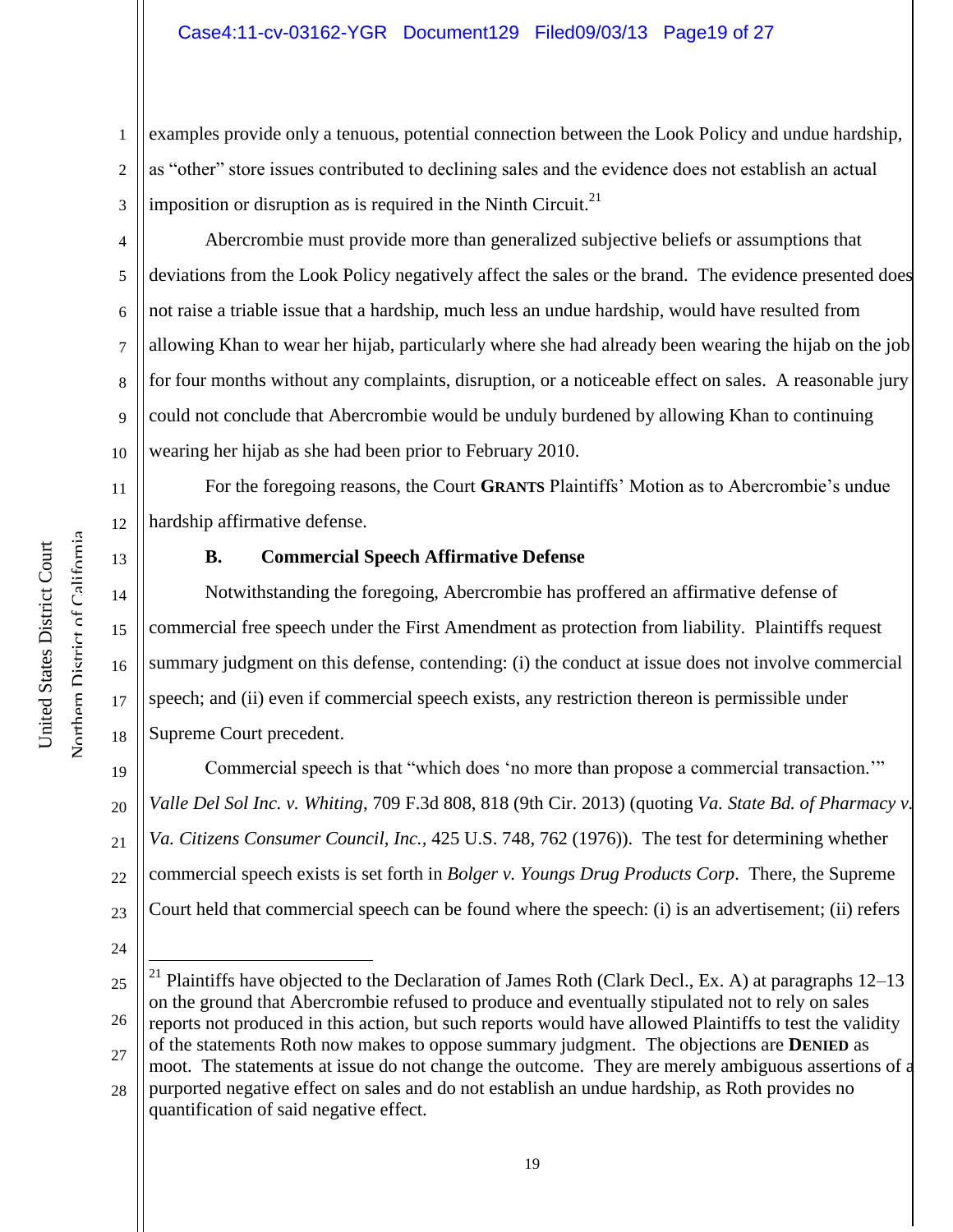#### Case4:11-cv-03162-YGR Document129 Filed09/03/13 Page20 of 27

1 2 3 4 5 6 to a particular product; and (iii) the speaker has an economic motivation for the speech. 463 U.S. 60, 66–67 (1983) (holding that the "combination of *all* these characteristics" provided "strong support" that the pamphlets at issue were properly characterized as commercial speech). Commercial speech is entitled to constitutional protection, albeit a lesser degree of protection than is afforded to other forms of speech. *See Central Hudson Gas & Elec. Corp. v. Public Service Comm'n of New York*, 447 U.S. 557, 562–63 (1980).

Abercrombie uses a novel argument that the *Bolger* elements are met because the store associates should be classified as "living advertisements" for the brand and therefore their appearance is protected as commercial speech. As such, the "speech" promotes the product of the Hollister brand's California beach-inspired clothing and the use of store associates to advertise is economically driven.

As a threshold matter, Plaintiffs counter that a PTI employee's appearance is not commercial speech protected by the First Amendment because no basis exists to consider them "living advertisements." PTI employees are essentially stockroom employees responsible for receiving shipments, folding clothes, and placing clothes on the sales floor. They are not hired to serve as "living advertisements" of Abercrombie's brands, and thus their appearances cannot constitute the same. Second, Abercrombie never identifies a particular product as being advertised. Employees are not required to wear clothing sold in the stores, and are allowed to wear other clothing brands.<sup>22</sup>

19 20 21 22 23 24 The Court agrees there is no commercial speech. Abercrombie has not provided any authority supporting its novel argument, nor can it meet *Bolger* under the facts of this case. Abercrombie requires all employees, including PTIs such as Khan, to "represent the brand." (*See* Fugarino Dep. 314:11–24 ("Models are expected to represent the brand to customers. And impacters may be, depending upon the head count at the store, out on the floor often. If they are gonna be out on the floor, then we would want them representing the brand in terms of their style and grooming.").)

25

 $\overline{a}$ 

7

8

9

10

11

12

13

14

15

16

17

18

<sup>26</sup> 27 28 Even if a PTI employee's appearance is somehow considered commercial speech, Plaintiffs argue that commercial speech may be regulated by the government if certain requirements are met under *Central Hudson*. *See* 447 U.S. at 564; *Valle Del Sol*, 709 F.3d at 820–21. The Court need not reach this issue.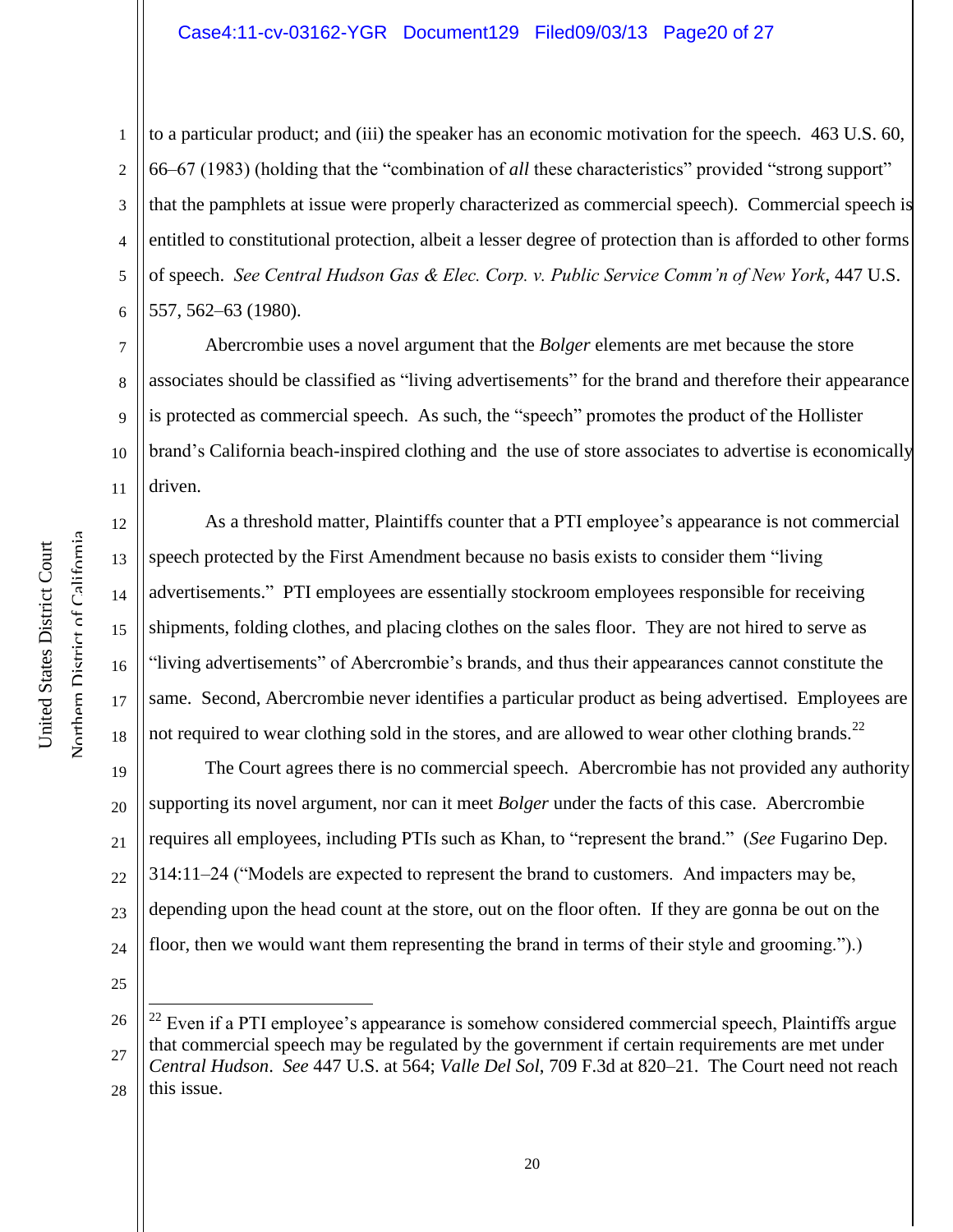# Case4:11-cv-03162-YGR Document129 Filed09/03/13 Page21 of 27

1 2 3 4 5 6 7 8 However, "representing the brand" does not equate to being a "living advertisement," particularly where the employees' responsibilities consist of ensuring shipments are complete, folding clothing, and placing/replacing clothing on the floor. (Yoakum Dep. 59:9–24, 60:5–9; Khan Dep. 76:6–13, 77:5–8; Moorefield Dep. 34:16–23.) These duties are primarily performed in the stockroom. Moreover, employees are not even wearing, necessarily, the products being sold.<sup>23</sup> Thus, the PTI employees' appearance does not promote a particular product under *Bolger* nor does it "propose a commercial transaction" (*Valle Del Sol*, 709 F.3d at 818 (quoting *Va. State Bd. of Pharmacy,* 425 U.S. at 762)).

9 10 For these reasons, the Court **GRANTS** Plaintiffs' Motion on Abercrombie's affirmative defense based on infringement upon its right to commercial free speech.

 There being no viable defense, the Court hereby **GRANTS** Plaintiffs' Motion as to liability on Plaintiffs' claims for failure to accommodate under Title VII and FEHA.

# **V. DEFENDANTS' CROSS-MOTION FOR PARTIAL SUMMARY JUDGMENT**

Having already addressed Abercrombie's affirmative motion seeking dismissal based on a purported failure to conciliate, *supra*, the only remaining issues in Abercrombie's Cross-Motion relate to Plaintiffs' claims for injunctive relief and punitive damages.

# **A. Injunctive Relief**

18 20 21 22 The EEOC seeks a permanent injunction enjoining practices which discriminate based on religion, and an order that Abercrombie institute policies, practices, and programs providing equal employment opportunities for employees of all religions and which "eradicate" effects of past unlawful practices. Khan seeks all injunctive relief necessary to bring Defendants into compliance with Title VII and FEHA.

24 25 26 27 28  $\overline{a}$ <sup>23</sup> Notably, Abercrombie created the role of the "impact" employee to *allow* Models to remain on the sales floor to see, greet, and help customers. (Moorefield Dep. 50:8–51:14.) The distinction between PTI employees and Models is further evidenced by the fact that during the interview process, the styling and appearance of PTI candidates are not assessed. (Riley 3/14/12 Dep. 86:3–13.) On the other hand, Models were required to be handsome and good-looking in order to "[r]epresent [Abercrombie]." (Moorefield Dep. 98:18–21.) Notwithstanding the foregoing, the Court does not opine on the use of the defense in the context of Models.

11

12

13

14

15

16

17

19

23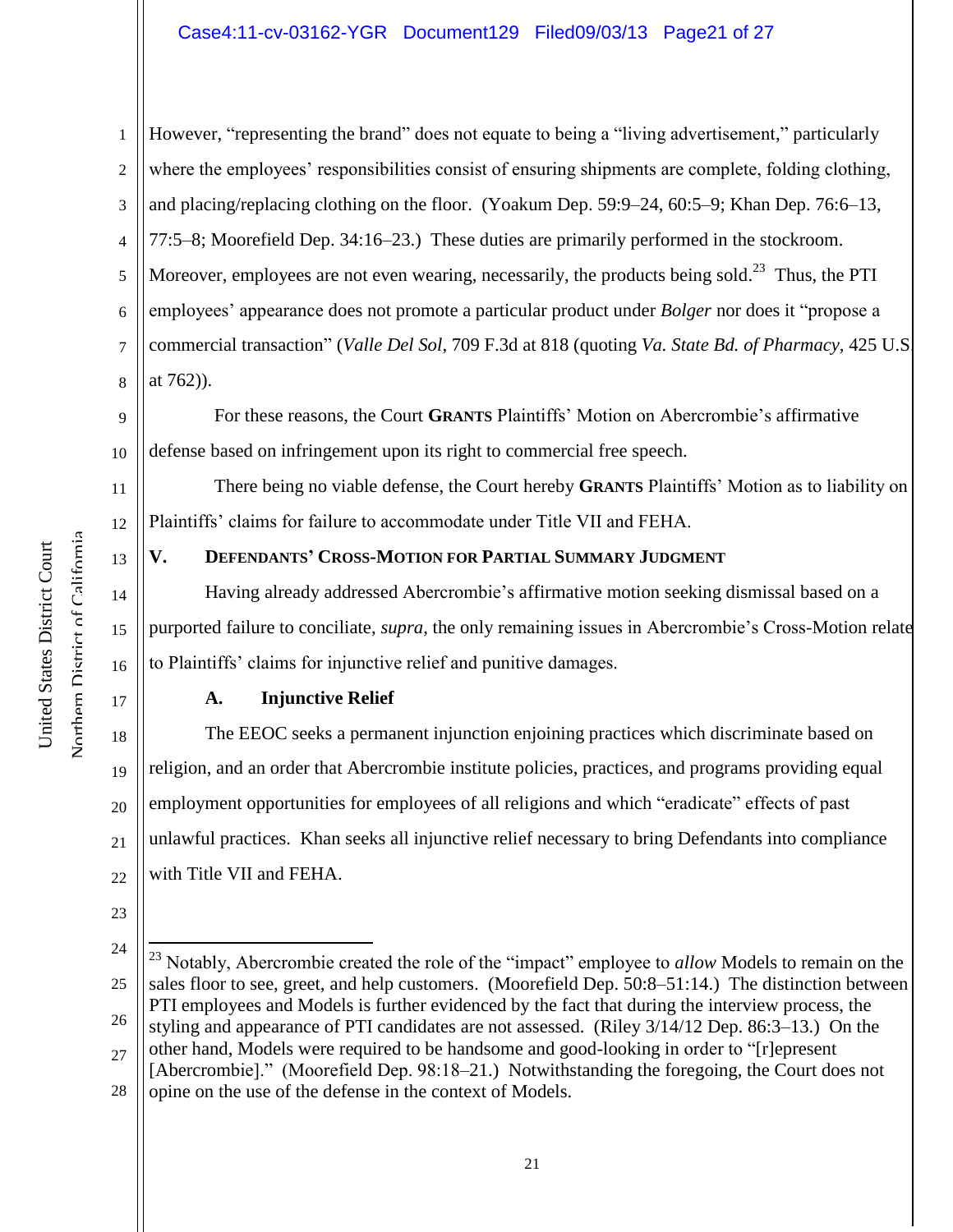# Case4:11-cv-03162-YGR Document129 Filed09/03/13 Page22 of 27

Northern District of California

12

13

14

15

16

17

18

19

22

 $\overline{a}$ 

1 2 3 4 5 6 7 8 9 10 11 "Generally, a person subjected to employment discrimination is entitled to an injunction against future discrimination, unless the employer proves it is unlikely to repeat the practice." *E.E.O.C. v. Goodyear Aerospace Corp.*, 813 F.2d 1539, 1544 (9th Cir. 1987) (citations omitted). "[V]oluntary cessation of allegedly illegal conduct does not deprive the tribunal of power to hear and determine the case, *i.e.*, does not make the case moot." *County of Los Angeles v. Davis*, 440 U.S. 625, 631 (1979) (quoting *United States v. W. T. Grant Co.*, 345 U.S. 629, 632 (1953)). However, an injunction may be unnecessary where there is no reasonable expectation that the alleged violation will recur *and* "interim relief or events have completely and irrevocably eradicated the effects of the alleged violation." *County of Los Angeles*, 440 U.S. at 631. To obtain an injunction, the "necessary determination is that there exists some cognizable danger of recurrent violation, something more than the mere possibility which serves to keep the case alive." *W. T. Grant Co.*, 345 U.S. at 633.

Abercrombie argues Plaintiffs' desired injunctive relief is inappropriate for three reasons. First, Abercrombie offered Khan unconditional reinstatement with the accommodation of wearing the hijab. Second, it is inappropriate to enter an injunction where there is no threat of future, recurring violations. Abercrombie details significant policy changes it has made since February 2010.<sup>24</sup> Third, the injunction sought is itself overbroad in that it seeks nationwide relief beyond the scope of the instant case and generically requires Abercrombie to comply with the law, enjoin discriminatory practices, and implement policies that provide equal opportunities and eradicate effects of past discrimination.

20 21 Plaintiffs respond that under Title VII, a court has the authority to order any "equitable relief as the court deems appropriate" to enjoin an employer who has engaged in unlawful employment

<sup>23</sup> 24 25 26 27 24 First and foremost, Abercrombie changed its policies and procedures to ensure that religious accommodations requests would be handled appropriately, which included issuing guidance and training employees to contact Human Resources for any conflict between the Look Policy and an employee's religious beliefs. (Fugarino Dep. 47:8–48:17.) Second, Abercrombie provided a supplement to the Look Policy, which provided sketches of permissible manners of wearing a headscarf and clearly recognizes a duty to interact with employees requesting accommodations. (*Id.* 48:18–49:4 & Ex. 19.) Third, Abercrombie provided thorough training relating to religious accommodations to management and HR personnel. (Yoakum Dep. 123:15–125:16.) Fourth, since Khan's termination, Abercrombie has permitted several employees to wear headscarves as religious

<sup>28</sup> accommodations. (*Id.* 300:11–20.)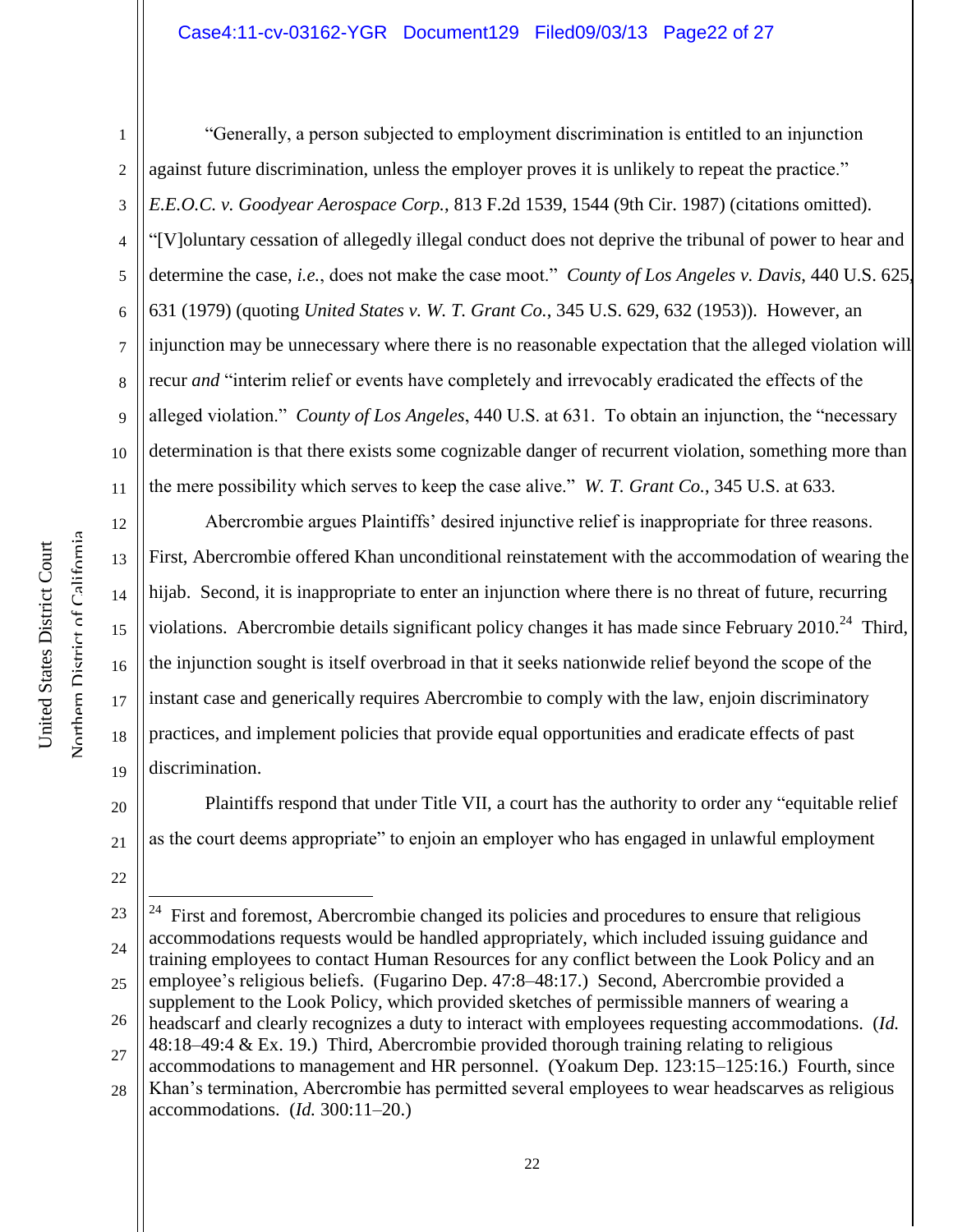#### Case4:11-cv-03162-YGR Document129 Filed09/03/13 Page23 of 27

1 2 3 4 5 6 7 8 9 practices. 42 U.S.C. § 2000e-5(g)(1). They argue a material question of fact exists as to whether (i) the wrongful conduct at issue in this case is reasonably likely to recur and (ii) Abercrombie's efforts thus far have completely eradicated the effects of the alleged violations. Specifically, Plaintiffs contend there are insufficient assurances that violations will not recur where an employer "takes curative actions only after it has been sued." *EEOC v. Goodyear Aerospace Corp.,* 813 F.2d at 1544. Here, Abercrombie revised its Look Policy, but only after lawsuits with the EEOC. Thus, Plaintiffs argue it is plausible that Abercrombie may resort to prior practices without an injunction. Plaintiffs urge that Abercrombie's repeated assertion of an undue hardship defense shows a need for injunctive relief despite its changes in practices.

Finally, Plaintiffs argue that the requested injunctions do more than require Abercrombie to comply with the law; they seek for Abercrombie to adopt policies, practices, or programs that will eradicate the effects of past and present unlawful employment practices. *See EEOC v. Goodyear Aerospace Corp.*, 813 F.2d at 1544 (requested injunction was not superfluous because, among other things, it would "subject [defendant] to the contempt power of the federal courts if it commits future violations" and "reduce the chilling effect of [defendant's] alleged retaliation").

16 17 18 19 20 21 22 23 24 25 26 Based on the totality of the record, the Court finds that a triable issue exists as to whether the recent changes in Abercrombie's policies have completely and irrevocably eradicated the effects of the alleged violation. *County of Los Angeles*, 440 U.S. at 631. Most notably, Abercrombie's own executives suggest that the changes were based not so much on the laws prohibiting its conduct, but on "the distraction of all of the litigation[, which caused] tying up of resources to deal with the litigation." (Riley 3/17/11 Dep. 102:8–16.) Second, numerous Abercrombie witnesses continue to believe that allowing employees to wear hijabs has an adverse impact on sales or hurts the Abercrombie brand. (Passalacqua 10/1/12 Dep. 191:22–192:11 & 194:21–195:4; Fugarino Dep. 242:5–17; Yoakum Dep. 291:16–292:9 (still believes that exception for headscarf creates an undue burden).) Finally, the record is not developed sufficiently to assess fully whether the requested relief is, in fact, overbroad.

27 28 For these reasons, the Court **DENIES** Abercrombie's Cross-Motion seeking summary judgment on Plaintiffs' claims for injunctive relief.

10

11

12

13

14

15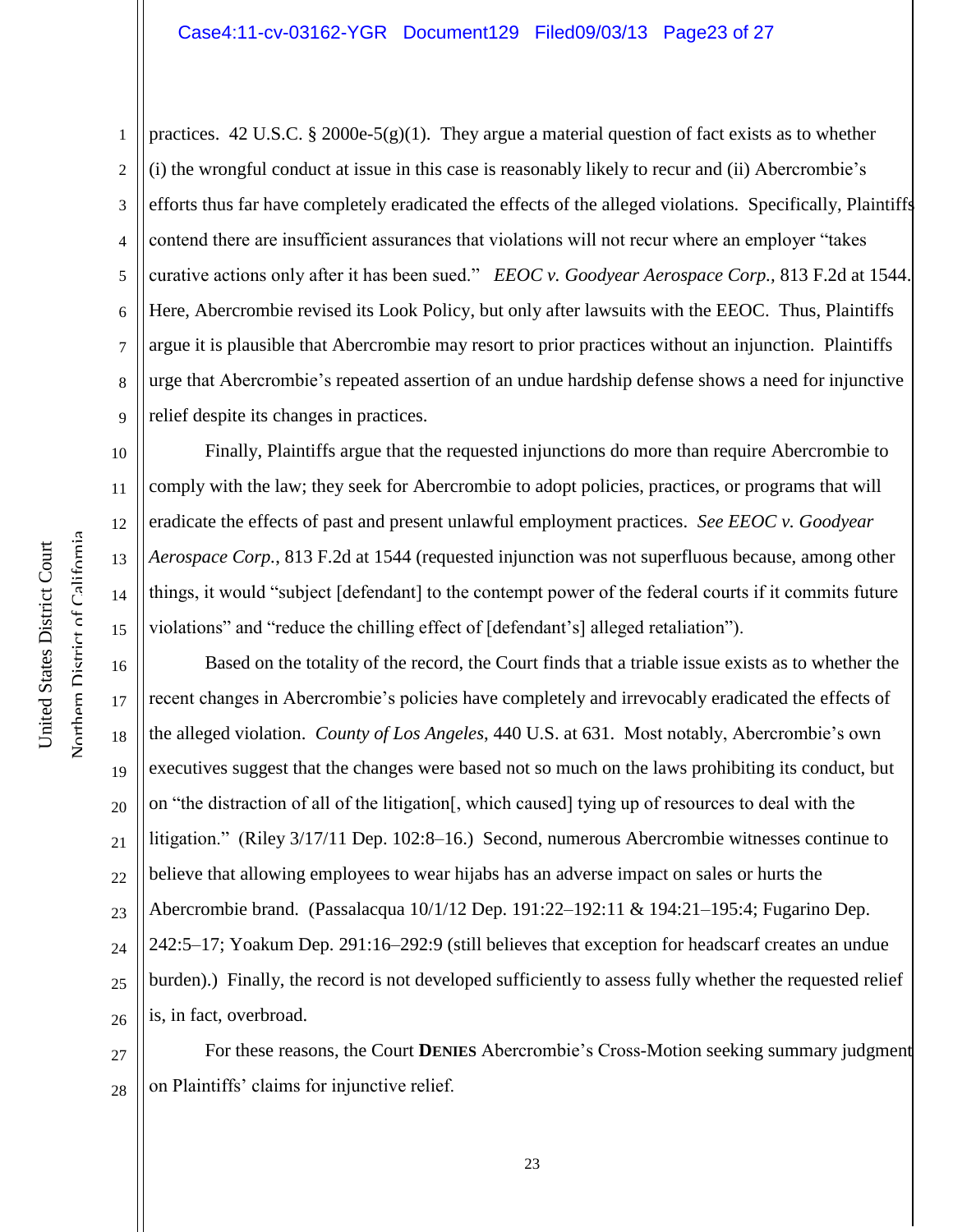## **B. Punitive Damages**

2 3 Plaintiffs seek punitive and exemplary damages in the Complaint and Complaint in Intervention. Abercrombie contends that punitive damages are not warranted in this case.

4 5 6 7 8 9 10 11 12 13 14 Title VII explicitly provides for punitive damages when a defendant engages in a discriminatory practice "with malice or with reckless indifference to the federally protected rights of an aggrieved individual." 42 U.S.C. § 1981a(b)(1). The standard for determining whether evidence is sufficient to present a claim for punitive damages to a jury is governed by *Kolstad v. Am. Dental Ass'n*, 527 U.S. 526 (1999). In *Kolstad*, the Supreme Court stated that an employer may be liable for punitive damages where it "discriminate[s] in the face of a perceived risk that its actions will violate federal law." *Id.* at 536. Under this analysis, "in general, intentional discrimination is enough to establish punitive damages liability," but egregious conduct is not required. *Passantino v. Johnson & Johnson Consumer Prods., Inc.*, 212 F.3d 493, 515 (9th Cir. 2000). The Ninth Circuit has further expanded on the instances in which intentional discrimination does not give rise to punitive damages liability:

The [*Kolstad*] Court set forth three areas in which the factfinder could find intentional discrimination but the defendant would nonetheless not be liable for punitive damages. First, if the theory of discrimination advanced by the plaintiff was sufficiently novel or poorly recognized, the employer could reasonably believe that its action was legal even though discriminatory. Second, the employer could believe it had a valid [bona fide occupational qualification] defense to its discriminatory conduct. Third, in some (presumably rare) situations, the employer could actually be unaware of Title VII's prohibition against discrimination. Common to all of these exceptions is that they occur when the employer is aware of the specific discriminatory conduct at issue, but nonetheless reasonably believes that conduct is lawful. Under such circumstances, an employer may not be liable for punitive damages.

*Id.* at 515 (citing *Kolstad*, 527 U.S. at 536–37). The *Kolstad* Court also held that "an employer may

24 not be vicariously liable for the discriminatory employment decisions of managerial agents where

25 these decisions are contrary to the employer's good faith efforts to comply with Title VII." *Swinton v.* 

26 *Potomac Corp*., 270 F.3d 794, 810 (9th Cir. 2001) (quoting *Kolstad*, 527 U.S. at 545) (internal

27 quotations omitted).

28

Northern District of California Northern District of California United States District Court United States District Court

15

16

17

18

19

20

21

22

23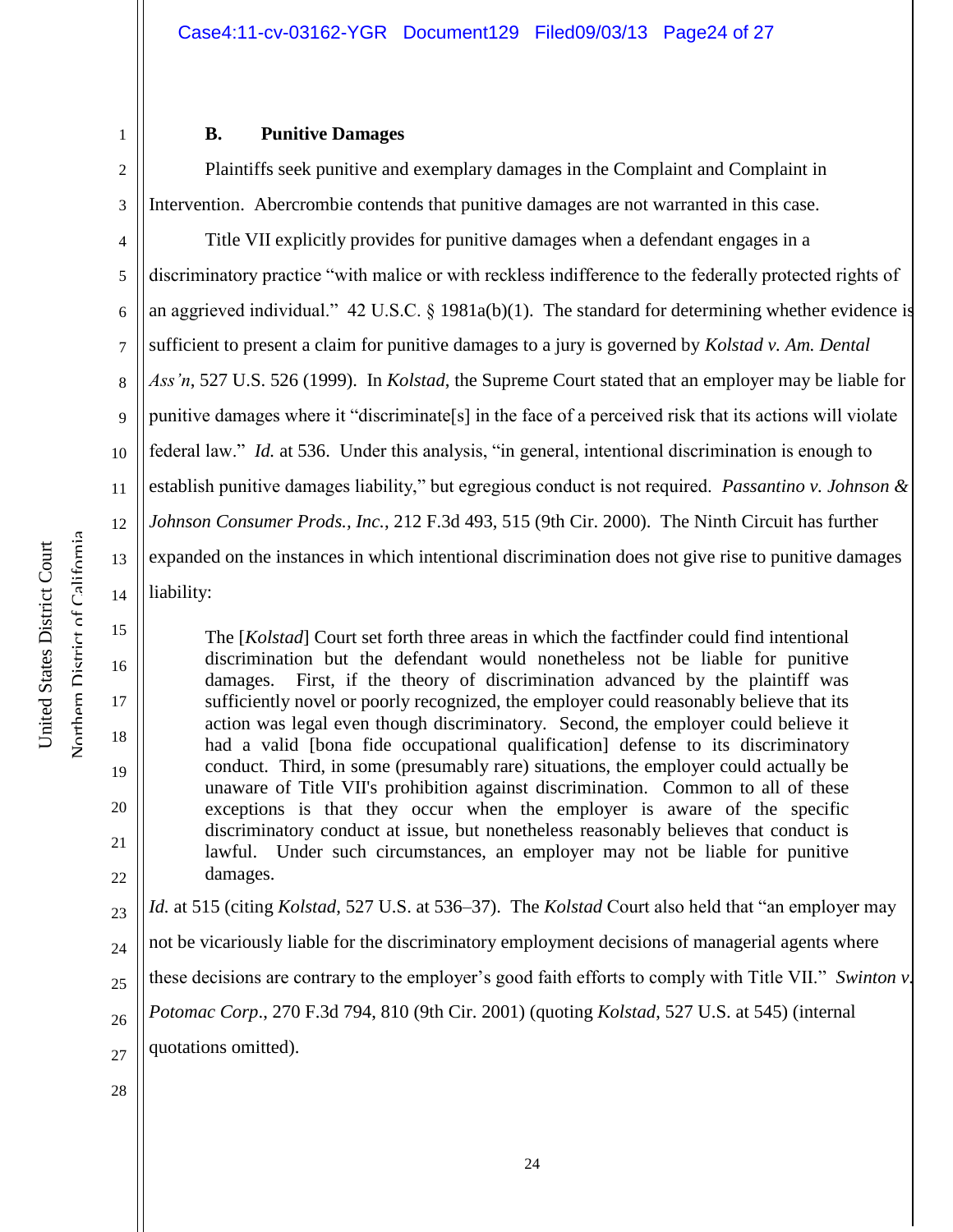## Case4:11-cv-03162-YGR Document129 Filed09/03/13 Page25 of 27

Northern District of California

24

1 2 3 4 5 6 7 8 9 Abercrombie argues punitive damages are inappropriate because it maintains antidiscrimination and harassment policies, trains its managers on diversity and equal opportunities, maintains a comprehensive process for addressing requests for religious and other accommodations all in good faith. *If* Yoakum discriminated against Khan, this was itself in violation of Abercrombie's policies and her own training. In addition, Abercrombie argues that the purposes behind punitive damages (punishment and deterrence from future wrongdoing) are not served here. Abercrombie emphasizes that it promptly repudiated Yoakum's decision to terminate Khan by offering her unconditional reinstatement with an accommodation and undertook measures to address the circumstances that led to Khan's termination, which render punitive damages unnecessary.

10 11 12 13 14 15 16 17 18 19 20 21 By contrast, Plaintiffs argue that triable issues exist with respect to the motivations for Abercrombie's conduct. First, evidence exists that Khan was fired in the face of a perceived and obvious risk that Abercrombie's actions violated federal law. *Passantino*, 212 F.3d at 515. Under *Kolstad*, Plaintiffs argue that Yoakum, who served as Abercrombie's Senior Human Resources Manager, constitutes a managerial agent for punitive damage purposes and she was also responsible for implementing anti-discrimination policies. Moreover, Plaintiffs argue that Yoakum consulted Senior Legal Counsel Stacia Jones, Senior VP of Diversity Todd Corley, and Director of Sales Tony Park regarding accommodating Khan, but she nonetheless failed to engage in any dialogue with Khan to identify an accommodation and only offered her the option of removing it.<sup>25</sup> (Reply at 13 ("Given the evidence that at least four high level executives were involved in the decision to suspend and fire [her], a jury could find that Defendants acted in reckless disregard of its Title VII obligations."); *see*  Yoakum Dep. 65:21–68:14.)

22 23 Plaintiffs next argue that there is a triable issue of fact over whether Abercrombie *implemented*  its policies in good faith *at the time of Khan's termination*, given that Yoakum was charged with

<sup>25</sup> 26 27 28  $\overline{a}$  $25$  Although responding to arguments made by Plaintiffs in their Reply, Abercrombie affirmatively argues for the first time in its Sur-Reply that punitive damages are not appropriate because there was no wrongful action taken by a managerial agent. The Court notes that regardless of whether the inclusion of this affirmative argument was proper in Sur-Reply, triable issues exist regarding the status of the various actors in Abercrombie's corporate structure. *See Passantino*, 212 F.3d at 516 ("[W]hile the actors here were clearly managerial, it is not apparent to us exactly how senior they

were. . . . A determination regarding the status of the principal actors is crucial to the outcome . . .").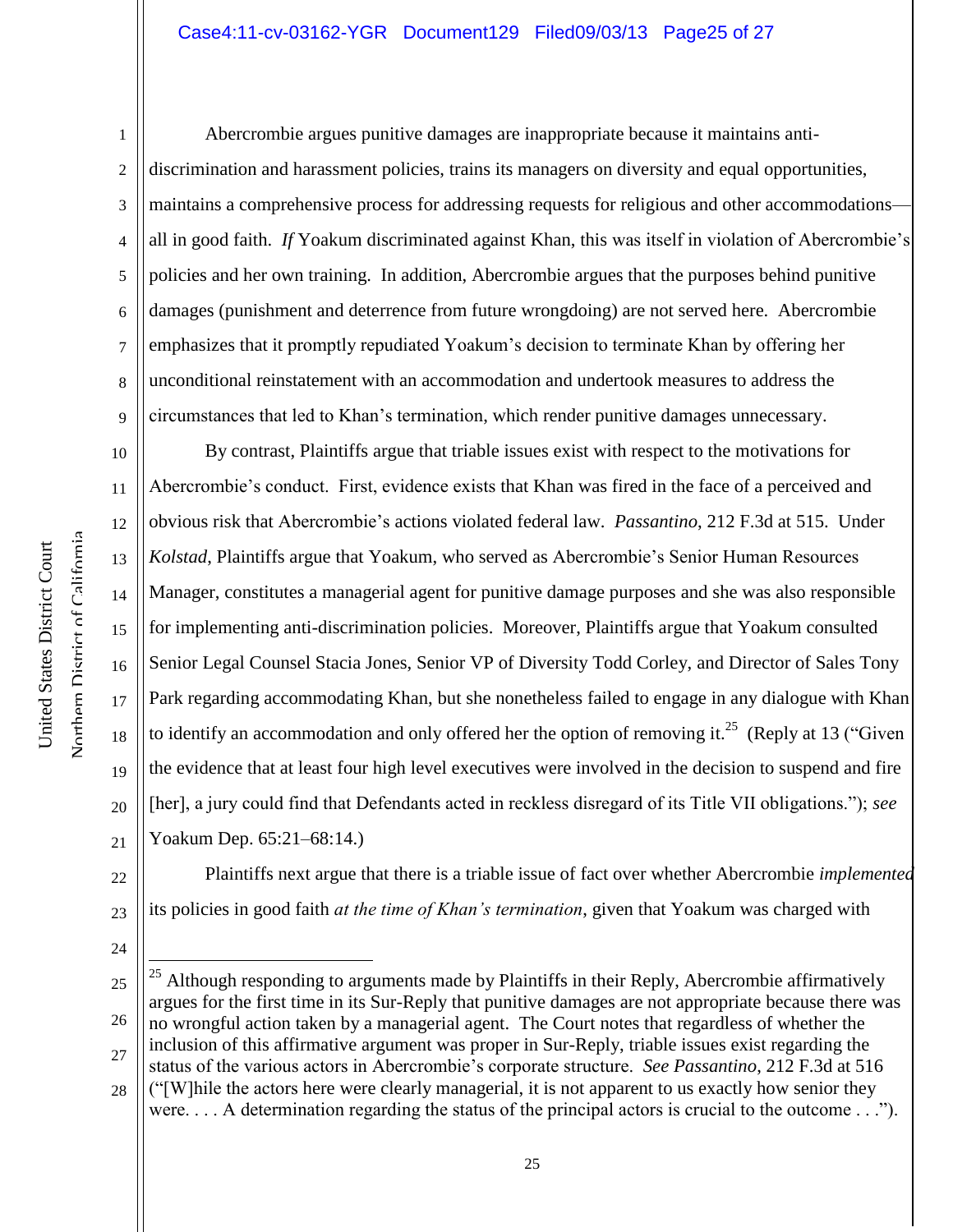1 2 3 4 5 6 implementing those policies and also committed the discriminatory act at issue. *See Swinton*, 270 F.3d at 810–11 ("[I]t is well established that it is insufficient for an employer simply to have in place anti-harassment policies; it must also implement them."). Plaintiffs assert that Abercrombie's *afterthe-fact* offer of reinstatement and policy changes do not insulate it from liability for punitive damages. *Id.* at 815 ("evidence of post-charge remediation would not automatically bar the imposition of punitive damages" and a jury would be free to discount such evidence).

7 8 9 10 11 12 13 14 15 The Court finds that given the facts of this case, a jury could find that punitive and exemplary damages are appropriate. Reasonable jurors could determine that by offering Khan one option—to remove her hijab despite her religious beliefs—Abercrombie acted with malice, reckless indifference or in the face of a perceived risk that its actions violated federal law.  $42 \text{ U.S.C.}$  §  $1981a(b)(1)$ ; *Kolstad*, 527 U.S. at 536. Triable issues also remain regarding whether Abercrombie implemented its antidiscrimination policies in effect at the time of Khan's termination in good faith. Finally, the record is not fully developed regarding Abercrombie's implementation of its newly-adopted policies, such that the Court cannot determine whether the purposes of punishment or deterrence are served with an award of punitive damages.

For these reasons, summary judgment on the claim for punitive damages is not warranted and the Cross-Motion on that ground is **DENIED**.

# **VI. CONCLUSION**

19 20 21 22 23 24 25 For the foregoing reasons, the Court **GRANTS** Plaintiffs' Motion for Partial Summary Judgment. Specifically, summary judgment is granted in favor of Plaintiffs on Abercrombie's (i) sixth affirmative defense (failure to exhaust administrative remedies), (ii) eighth affirmative defense (undue hardship), and tenth affirmative defense (infringement upon Abercrombie's right to commercial free speech). Consequently, there being no viable affirmative defense, summary judgment is granted in favor of Plaintiffs as to liability on their claims that Abercrombie failed to accommodate Khan's religious beliefs.

26 27 28 Further, the Court **DENIES** Defendants' Cross-Motion for Partial Summary Judgment in its entirety and will not dismiss the action for failure to conciliate or dismiss Plaintiffs' requested relief for an injunction or punitive damages.

16

17